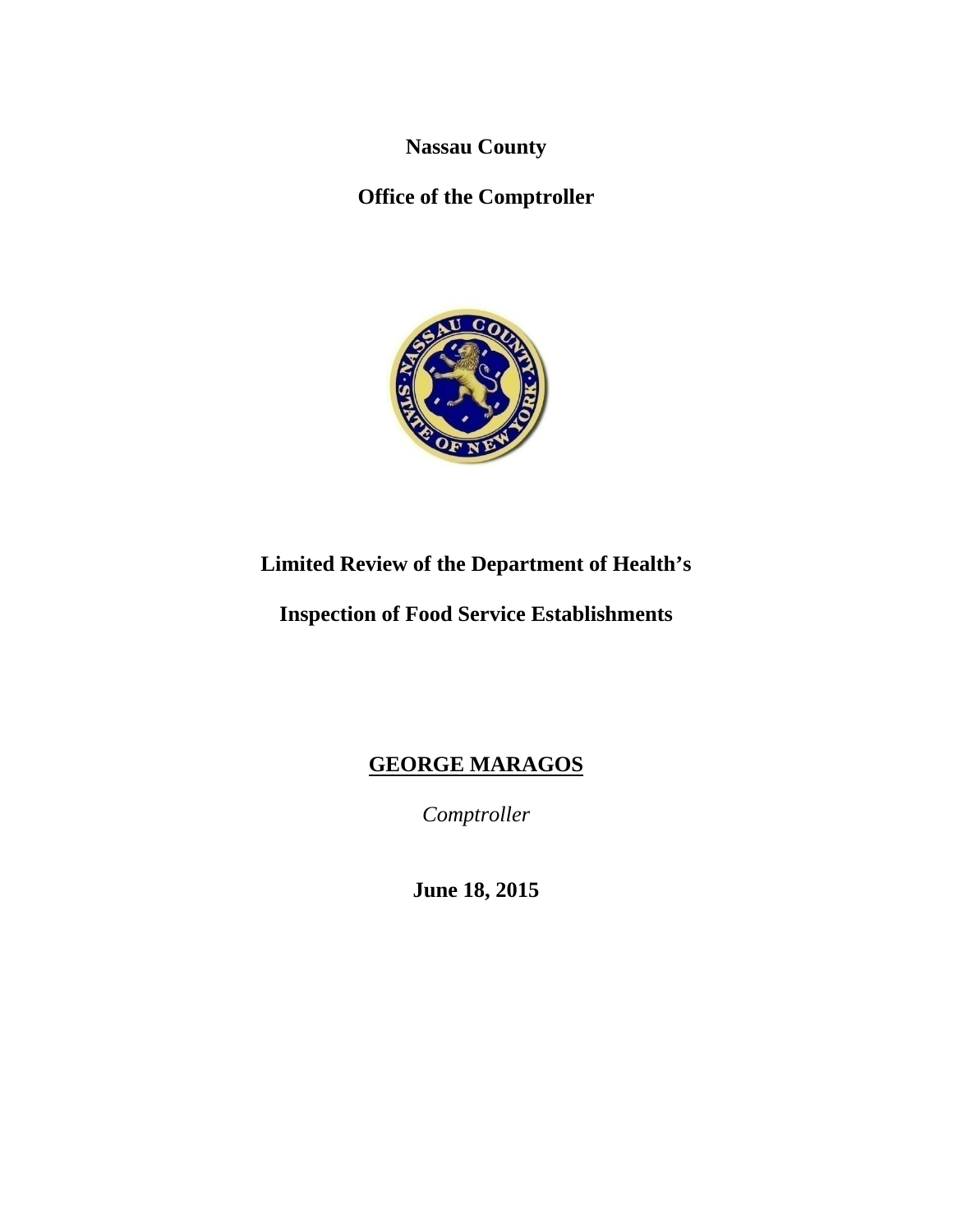**NASSAU COUNTY**  *OFFICE OF THE COMPTROLLER* 

> **George Maragos**  *Comptroller*

Raymond J. Averna, Esq. *Deputy Comptroller* 

Jostyn Hernandez *Director of Communications* 

Sergio Blanco *Counsel to the Comptroller* 

Michael Olney *Counsel to the Comptroller* 

Review Staff

JoAnn Greene *Director of Field Audit* 

Aurora Scifo *Deputy Director of Field Audit* 

William Hills *Field Audit Supervisor*  Debra Foster-Alston *Field Auditor* 

Limited Review of the Department of Health's Inspection of Food Service Establishments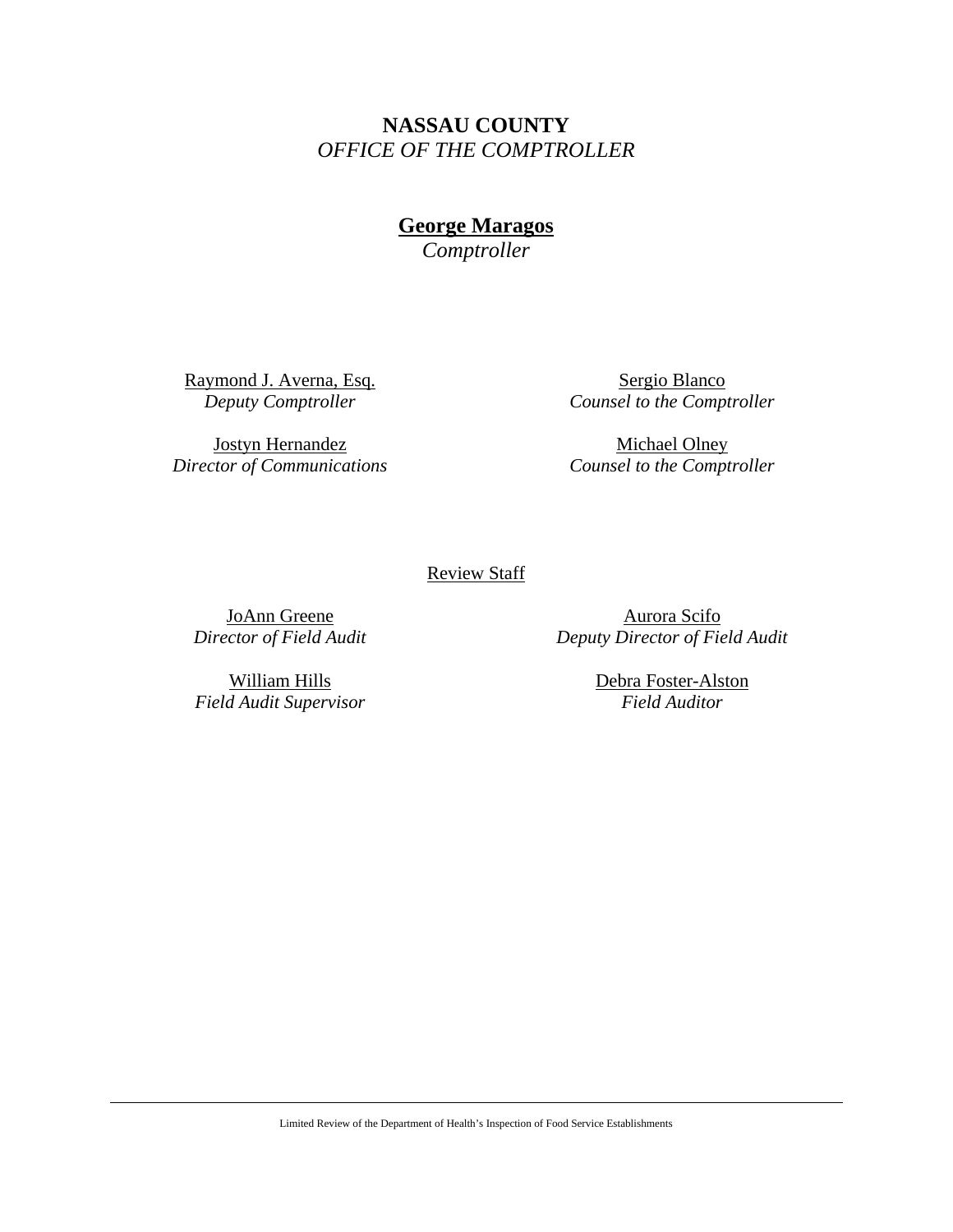The Nassau County Department of Health monitors Food Service Establishments ("FSEs") compliance with the New York State Sanitary Code<sup>1</sup> and the Nassau County Public Health Ordinance through its Office of Food Protection ("Food Protection")<sup>2</sup>. Monitoring is performed utilizing a staff of 20 inspectors.

The New York State Sanitary Code requires that owners and operators of an FSE operate their premises in such a way as to avoid imminent health hazards. The NYS Environmental Health Manual<sup>3</sup> requires that local health departments be responsible for inspection and regulation of establishments where food is consumed on premise or sold ready-to-eat for off premises consumption.

FSEs include restaurants, delicatessens, retail bakeries, school cafeterias, taverns, as well as mobile units and temporary stands at fairs and festivals. Food Protection monitors approximately 6,500 FSEs compliance with applicable regulations through the use of permits, unannounced inspections and an enforcement process. Inspections are aimed at protecting and promoting health and the prevention of disease by assuring the safety and quality of food establishments.

### **Purpose:**

The major purpose of the audit is to determine that the Nassau County Department of Health is in compliance with New York State Food Sanitary Code and the Nassau County Public Health Ordinance as it relates to the inspection of FSEs located in Nassau County.

# **Key Findings:**

Our review found:

- At least 74% of high risk FSEs did not receive the NYS recommended second annual inspection for high risk establishments. In 2012-2013 DOH did not make 4,855 FSEs second inspections.
- Risk classification errors may have caused 12% fewer inspections on low and medium risk FSEs. These errors occurred where food establishments that were rated as low risk should have been rated medium risk, medium risk should have been rated high risk, etc.
- NCDOH is not compliant with voluntary FDA staffing standards needed to meet food inspection targets.
- The resolution of complaints from the public regarding food establishments were not always tracked and documented in the complaint log according to NCDOH's procedures.
- The County has a food manager training program to educate safe food handling procedures and to minimize the spread of food borne illness. DOH's current procedures

 $\overline{a}$ 

<sup>&</sup>lt;sup>1</sup> Title 10, Chapter 1, Section 14-1.1

<sup>&</sup>lt;sup>2</sup> The Office of Food Protection is a unit within the Nassau County Bureau of Environmental Sanitation, part of the Division of Environmental Health, a division of the Nassau County Health Department. <sup>3</sup> NYS Environmental Health Manual Technical Reference CEHFP 843 TR DATE: 08/06/07.

Limited Review of the Department of Health's Inspection of Food Service Establishments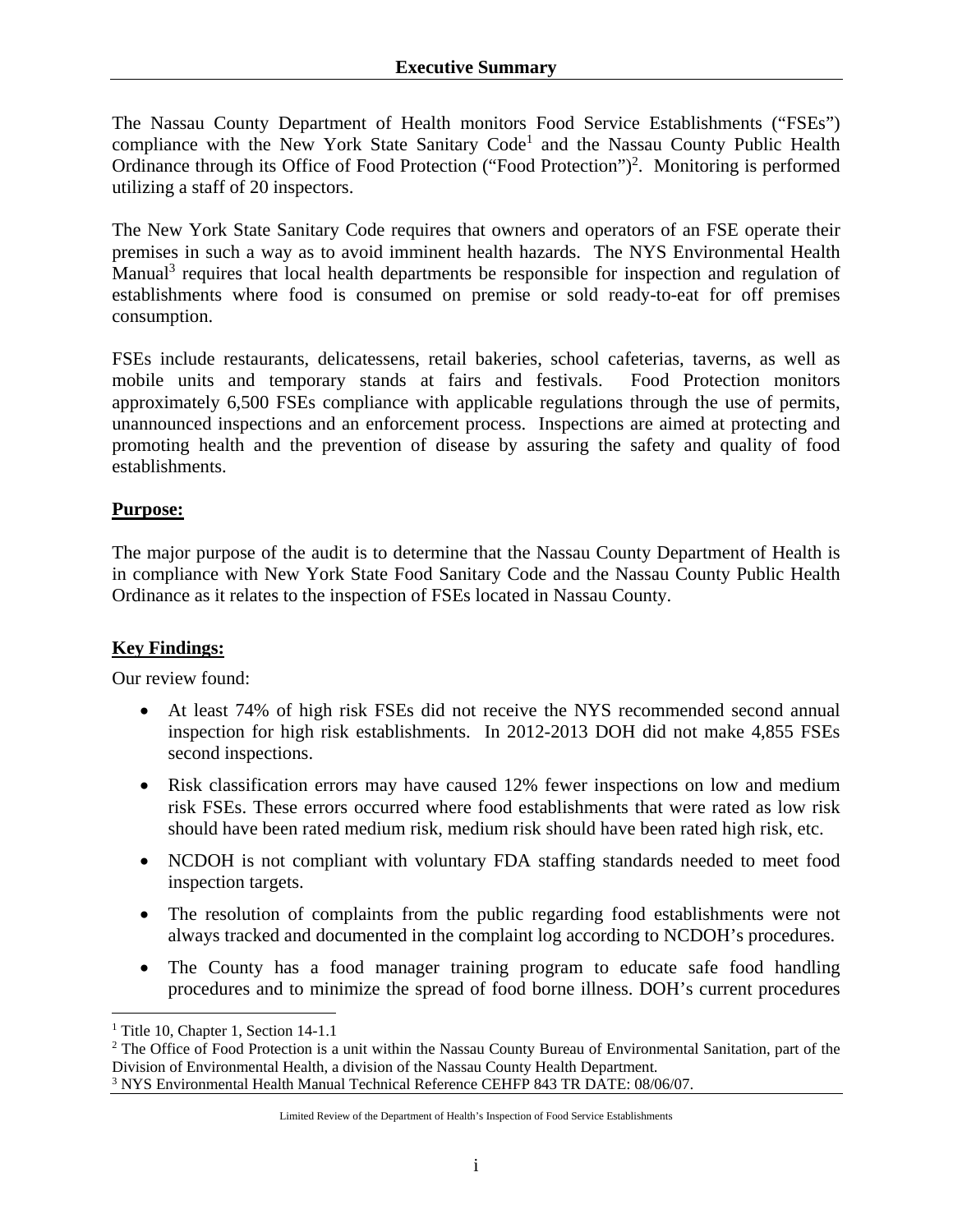do not ensure that high risk FSEs comply with Food Manager Training ("FMT") requirements.

- Nassau County does not require a certified food manager be on the premises during all hours of operation.
- The manual and disjointed data management processes as well as the lack of mobile technology compromise the completeness and accuracy of FSE data and hampers adequate supervision of FSEs.
- DOH does not have a summary managerial report that details assessed food protection fines and the related payments by FSE case. Instead, each FSE file would have to be perused on a case by case basis in order to determine the portion of the assessed food protection fines that had been adjusted or paid during any particular period
- NCDOH does not have an expedited process for handling common violations, as is the case with other Counties.
- DOH needs to enhance quality control and perform increased shadowing of food inspections and not rely on a three year rotation of inspectors to protect against fraud, collusion and abuse.

### **Key Recommendations:**

We recommend that NCDOH:

- ensure that the NYS recommended number and type of FSE inspections are performed.
- ensure that the appropriate risk levels are assigned to FSEs and entered and updated in EHIPS in a timely manner.
- ensure staffing is adequate so that the recommended number of annual full inspections is performed.
- should computerize the complaints handling process, develop periodic exception reporting and require management oversight to ensure all complaints are addressed timely. The Food Borne Illness complaint procedures should also be updated to incorporate the deficiencies noted.
- develop a database to associate FMT Certificate holders with the FSEs they represent, identify FSEs without Certified Food Managers, require the inspector to examine a photo ID matching the FMT certificate holder and update the Nassau County Public Health Ordinance to require that an individual with a current FMT certificate be present during all hours of operation. NCDOH should also consider offering online registration and payment to attend FMT courses, or even an online course.
- scan all inspection reports into the NYS EHIPS in a timely manner.
- compare and reconcile NYS EHIPS data to the corresponding data reported to the County's Performance Management System quarterly and, retain sufficient evidence supporting all reconciliations for audit trail purposes.

Limited Review of the Department of Health's Inspection of Food Service Establishments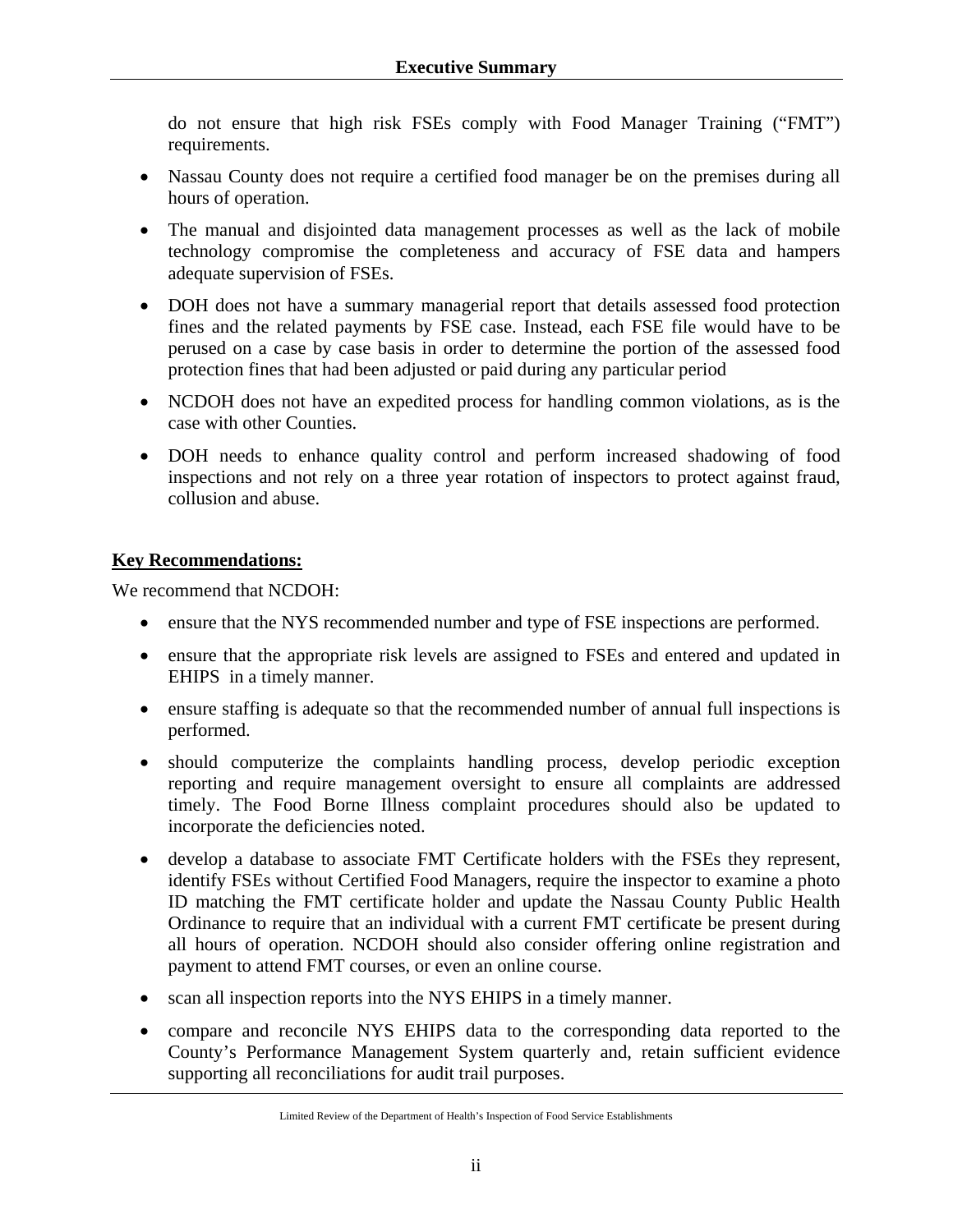- create the interface necessary to complete the NYS EHIPS permitting module integration, investigate the use of mobile devices by inspectors, rectify connectivity issues, implement the use of the printer purchased in 2013, obtain additional training for EHIPS reporting functions, and obtain more useful administrative access rights for EHIPS;
- consult with other counties to find alternative proprietary software (EHIPS compatible) to improve productivity and alleviate system constraints.
- implement a recurring reporting process that quantifies and lists the assessed fine amounts, related payments and adjustments, for each FSE and in total for all FSEs, as well as an Aging Report of outstanding fines. This level of reporting is necessary for proper monitoring, collection and audit trail purposes.
- implement procedures to develop an expedited enforcement process for common violations, and implement multiyear contracts for Administrative Law Judges.
- rotate inspectors more frequently and utilize quality control shadow field inspections to provide more oversight of the inspectors' work, ensuring consistency and helping to minimize the potential for collusion.
- consider a program whereby the FSE ratings assigned by NCDOH are posted by the FSE for the public to view before entering.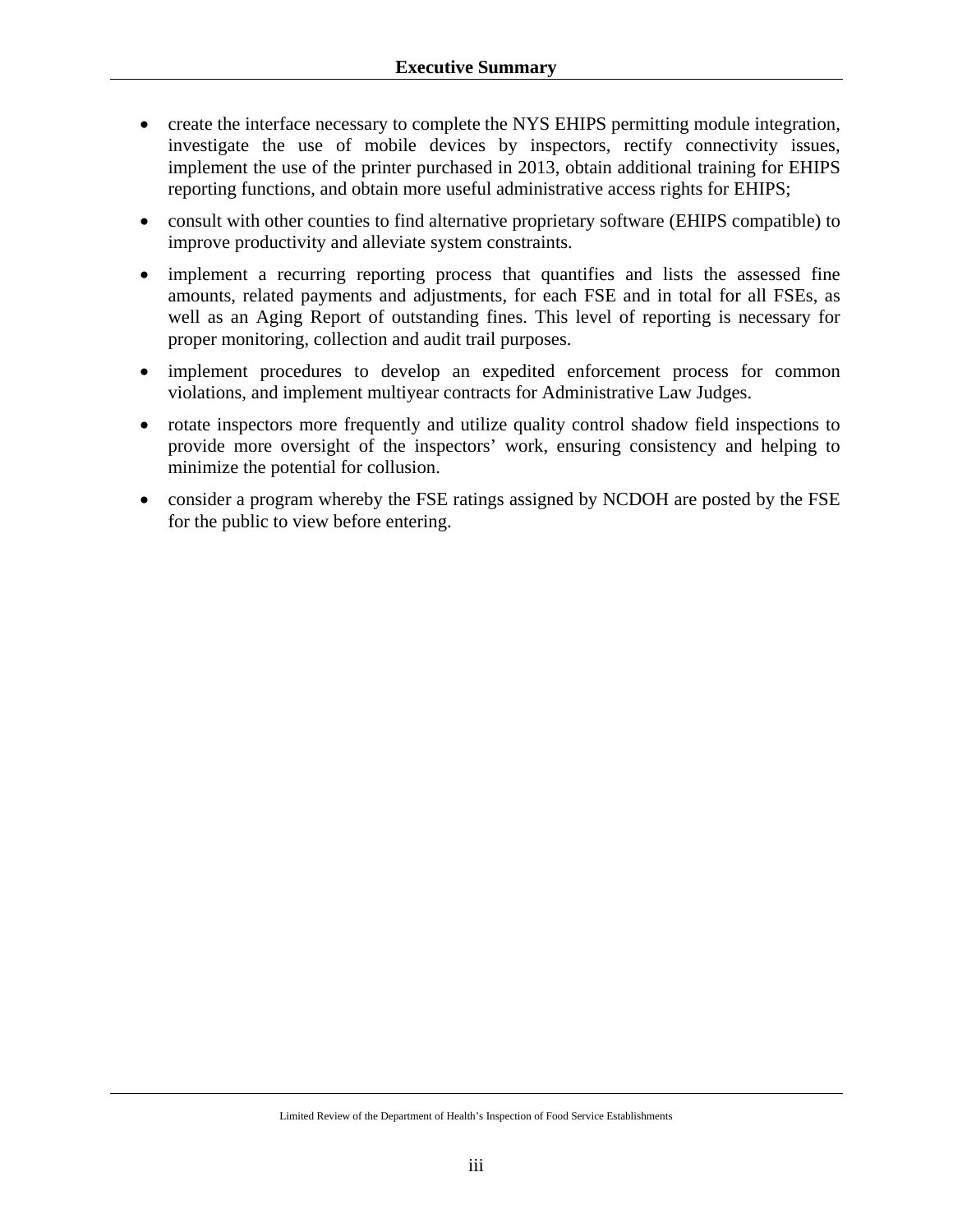# **Page**

| (1) At Least 74% of High Risk Food Establishments Did Not Receive the Recommended                                                                                          |
|----------------------------------------------------------------------------------------------------------------------------------------------------------------------------|
| (2) Risk Classification Errors May Have Caused 12% Fewer Inspections on Low and Medium                                                                                     |
| (3) DOH is not Compliant with Voluntary FDA Staffing Standards to Meet Food Inspection                                                                                     |
| (4) Almost 10% of Public Health Complaint Resolutions Were Not Adequately Tracked and                                                                                      |
| (5) Required Food Manager Training at High Risk FSEs Could Not Be Confirmed 11                                                                                             |
| (6) Current DOH Procedures Do Not Allow Inspectors to Verify That the Certificate Holder is                                                                                |
| (7) Manual and Disjointed Data Management Processes Compromise Completeness and                                                                                            |
| (8) The Lack of Mobile Technology Hampers Adequate Supervision of FSEs 14                                                                                                  |
| (9) Payment of Assessed Fines and Amounts Outstanding by FSE Enforcement Case Are Not<br>Summarized in a Management Report to Substantiate Collections and Amounts Owed 16 |
| (10) Nassau County DOH Does Not Have an Expedited Process for Handling Common                                                                                              |
| (11) Three Year Rotation of Inspectors is Not Adequate to Protect Against Fraud and Abuse 18                                                                               |
| Appendix I – Description of High, Medium and Low Risk Establishments, as per the New York                                                                                  |
| <b>Appendix III - Nassau County Department of Health Response to the Nassau County</b>                                                                                     |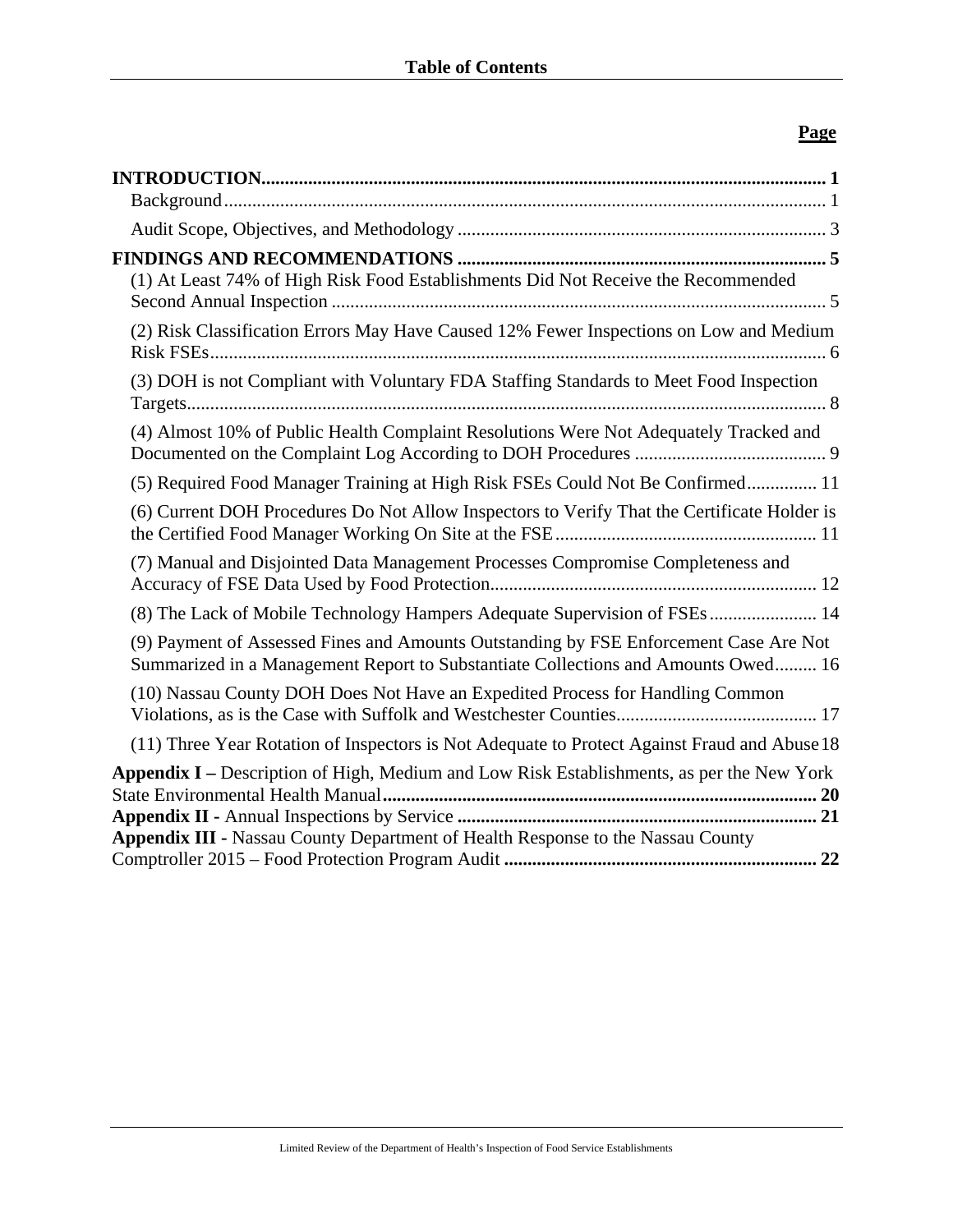### **Background**

The New York State Sanitary Code<sup>4</sup> requires that owners and operators of Food Service Establishments ("FSEs") operate their premises in such a way as to avoid imminent public health hazards. FSEs include, but are not limited to, restaurants, delicatessens, retail bakeries, school cafeterias, taverns, as well as mobile units and temporary stands at fairs and festivals.<sup>5</sup> An imminent health hazard is any violation, combination of violations, condition or combination of conditions making it probable that the food or drink served to the public by the establishment (or its continued operation) can injure the health of the consumer or the public.

The Nassau County Department of Health's ("DOH") mission is to promote and protect "the health of all who live, work, and play in Nassau County". The Nassau County Board of Health and the DOH were created in 1938 by the Nassau County Charter. Members of the Board of Health are appointed by the County Executive to five-year terms. The Board enforces the New York State Public Health Law as well as New York State and local sanitary codes.

The DOH's Office of Food Protection ("Food Protection") does the following:

- enforces the New York State Sanitary Code and the Nassau County Public Health Ordinance;
- generates and manages FSE permits and the master list of FSEs in the DOH's Management Information and Permitting System ("MIPS");
- performs inspections and investigates and reports foodborne disease outbreaks to NYS, including scanning of inspection reports into the NYS Environmental Health Inspections and Permitting System ("EHIPS");
- provides food safety training for food industry personnel; and
- reviews plans for new and renovated FSEs.

### Classification and Grouping of FSEs

FSEs are classified by risk $<sup>6</sup>$  into the following three categories which determine the</sup> recommended number of inspections an FSE should periodically receive:

- **High** risk establishments, (inspected twice per year);
- **Medium** risk establishments (inspected once each year); and
- **Low** risk establishments (inspected once every two years).

Food Protection divides the FSEs into 20 territories which are grouped geographically into three main areas and managed by three area supervisors who report to the Program Director. There are

 $\overline{a}$ 4 Title 10, Chapter 1, Section 14-1.1.

<sup>&</sup>lt;sup>5</sup> Supermarkets, groceries, convenience stores, wholesale clubs, bakeries, fish, meat and produce markets along with food manufacturers and other food selling establishments are not considered FSEs. The aforementioned are licensed and inspected by the New York State Department of Agriculture and Markets. 6

<sup>&</sup>lt;sup>6</sup> See Appendix I for a detailed description of High, Medium and Low risk establishments, as per the NYS Environmental Health Manual.

Limited Review of the Department of Health's Inspection of Food Service Establishments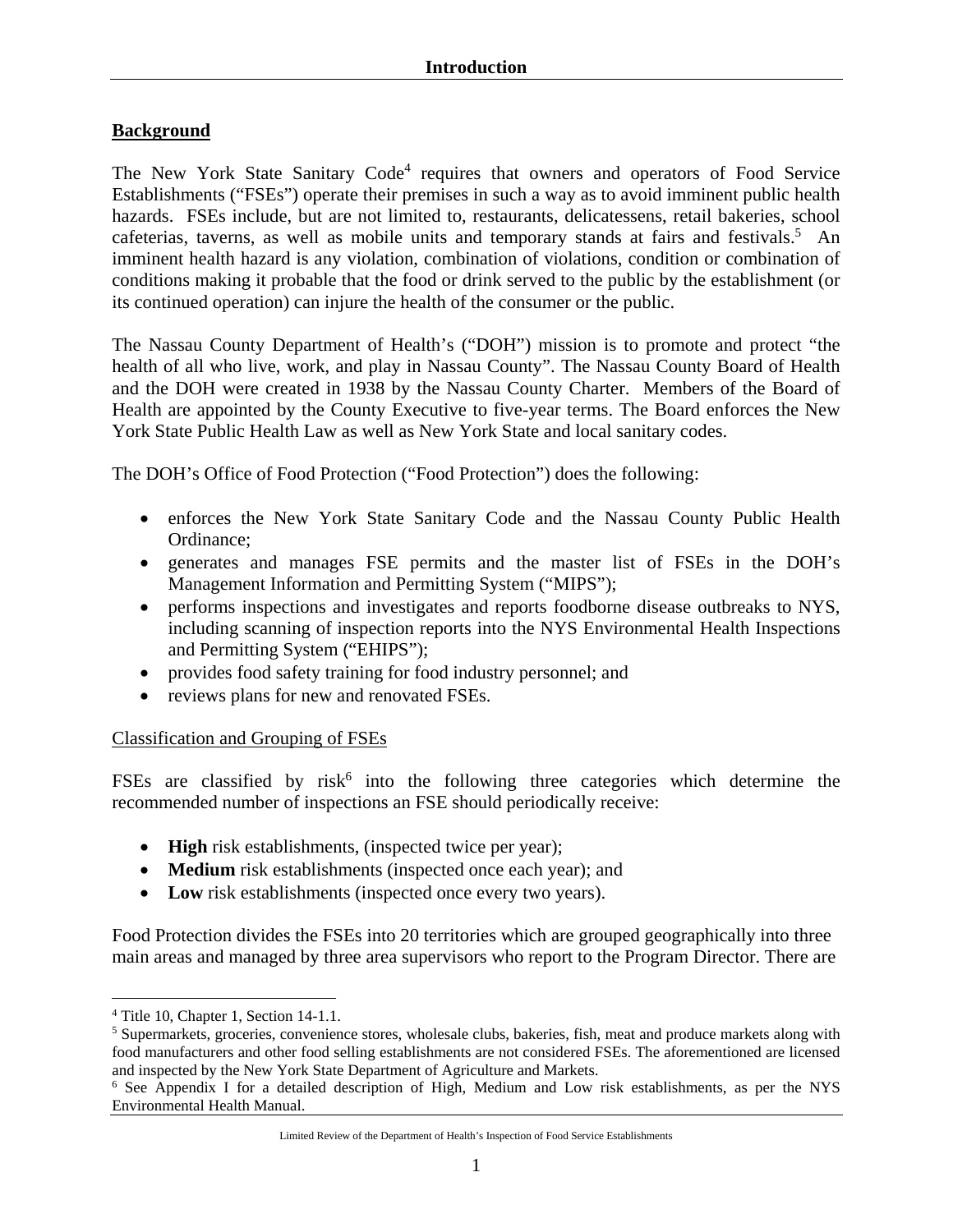also two additional territories (one for Mobile FSEs and another for Institutional FSEs) and their inspectors report directly to the Program Director. Exhibit Isummarizes Food Protection's FSEs by Risk Category:

### **Exhibit I**

# **Number of Food Service Establishments by Risk Category**

| Risk <sup>1</sup> | (As of June 30 each year) |       |       |  |  |
|-------------------|---------------------------|-------|-------|--|--|
|                   | 2012                      | 2013  | 2014  |  |  |
| High              | 3,273                     | 3,275 | 3,525 |  |  |
| Medium            | 2,057                     | 2,055 | 2,368 |  |  |
| Low               | 480                       | 463   | 604   |  |  |
| <b>Total</b>      | 5,810                     | 5,793 | 6,497 |  |  |

Source of Data: New York State - Environmental Health Inspection and Permitting System, known as EHIPS

<sup>1</sup> High (inspected an average of twice/year), Medium (inspected once/year), Low (inspected once/every two years). See Appendix I for more detailed descriptions of the risks.

Every FSE must pay a permit fee annually or every two years, based on its risk rating. According to the County's Environmental Health Fee Schedule, dated August 2012, Food Protection related permit fees ranged from \$435 to \$1,325. Food Protection related permit fees received in 2012, 2013 and 2014 totaled \$3 million, \$3.4 million and \$3.4 million, respectively.

In addition to performing NYS recommended inspections, Food Protection takes a proactive approach by placing chronic violators and FSEs with failing inspections on a Priority Inspection List where they are inspected quarterly until satisfactory results are achieved. Repeat offences and severe violations could escalate into the formal enforcement process and lead to a hearing and/or a Board Order to correct the violations, cease and desist, and/or pay civil penalties. Enforcement fines assessed in 2012, 2013 and 2014 totaled \$179,700, \$223,630 and \$171,315 respectively.

The Nassau County Public Health Ordinance requires that every owner, operator, manager or person in charge of a high risk FSE attend, and satisfactorily complete, a Food Manager's Training program.

Exhibit II below summarizes the number of high, medium and low risk inspections performed for the 12 months ending June 30, 2012 and 2013 and the first 6 months of 2014.

Limited Review of the Department of Health's Inspection of Food Service Establishments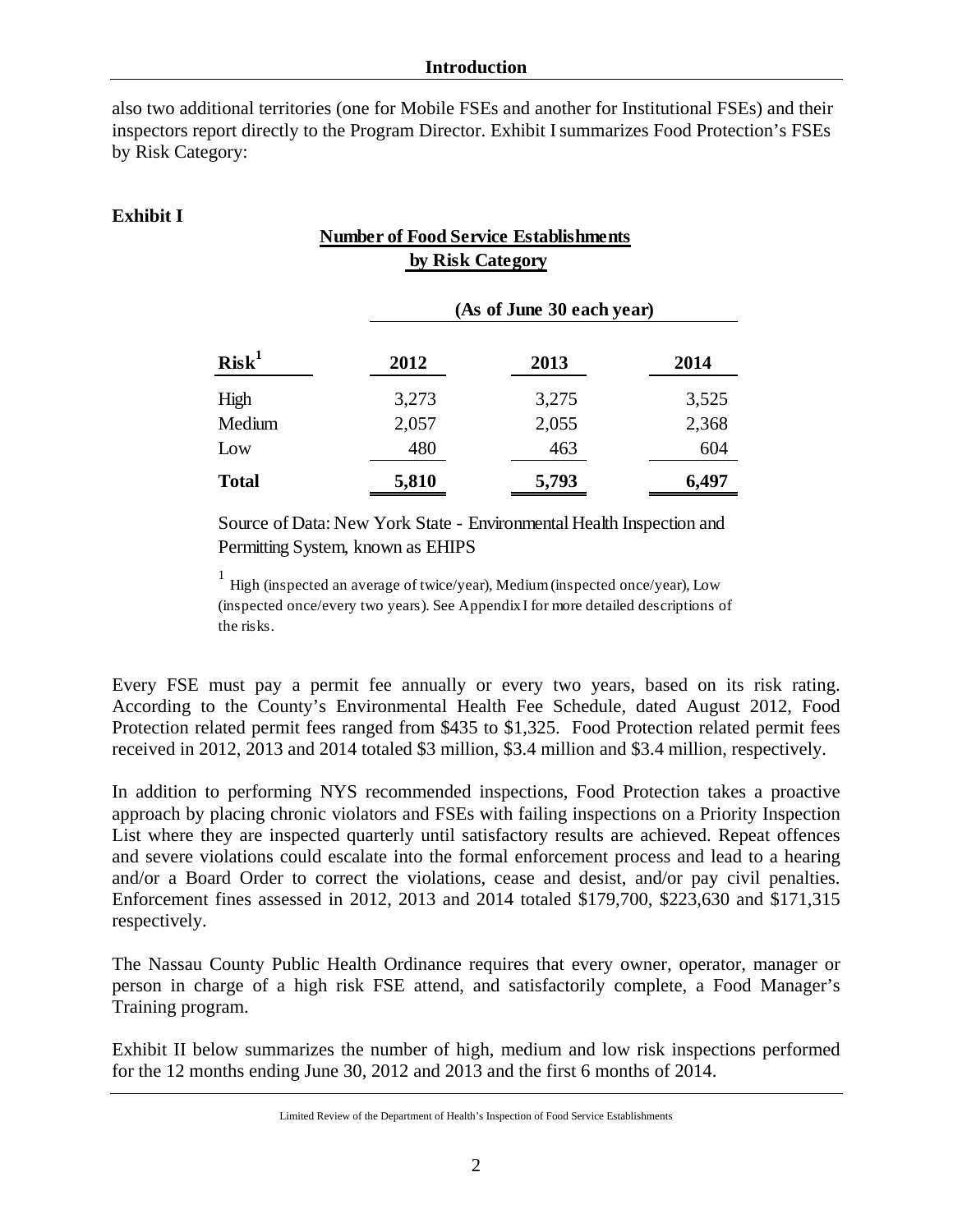## **Exhibit II**

|                    | (As of June 30)   |                   |                         |  |  |  |
|--------------------|-------------------|-------------------|-------------------------|--|--|--|
| Risk <sup>1</sup>  | 2012<br>12 Months | 2013<br>12 Months | 2014<br><b>6 Months</b> |  |  |  |
| High               | 4,510             | 5,245             | 3,151                   |  |  |  |
| Medium             | 2,019             | 2,258             | 1,161                   |  |  |  |
| Low                | 200               | 247               | 201                     |  |  |  |
| Total <sup>2</sup> | 6,729             | 7,750             | 4,513                   |  |  |  |

### **Annual Inspections by Risk Category**

Source of Data: New York State - Environmental Health Inspection and Permitting System, known as EHIPS

 $1$  High (inspected an average of twice/year), Medium (inspected once/year), Low (inspected once/every two years). See Appendix I for more detailed descriptions of the risks.

 $2^2$  The total for each period shown includes annual full inspections of 4,475, 5,378 and 3,248 for 2012, 2013 and 2014, respectively. See Appendix II for the complete summary of the other types of inspections that make up the remainder of the totals.

### **Audit Scope, Objectives, and Methodology**

The major objective of the audit is regulatory in nature and designed to determine that the Nassau County DOH is in compliance with New York State Food Sanitary Code and the Nassau County Public Health Ordinance as it relates to the inspection of food service establishments located in Nassau County.

The specific objectives were to determine that:

- the DOH has a process in place which identifies all the FSEs under its jurisdiction;
- FSEs are risk rated and an inspection plan exists to ensure that FSEs are scheduled to be inspected regularly in accordance with their risk rating;
- the DOH's inspection plan is followed and inspections are being performed in a timely manner;
- inspection reports are prepared and distributed to the appropriate parties in a timely manner;

Limited Review of the Department of Health's Inspection of Food Service Establishments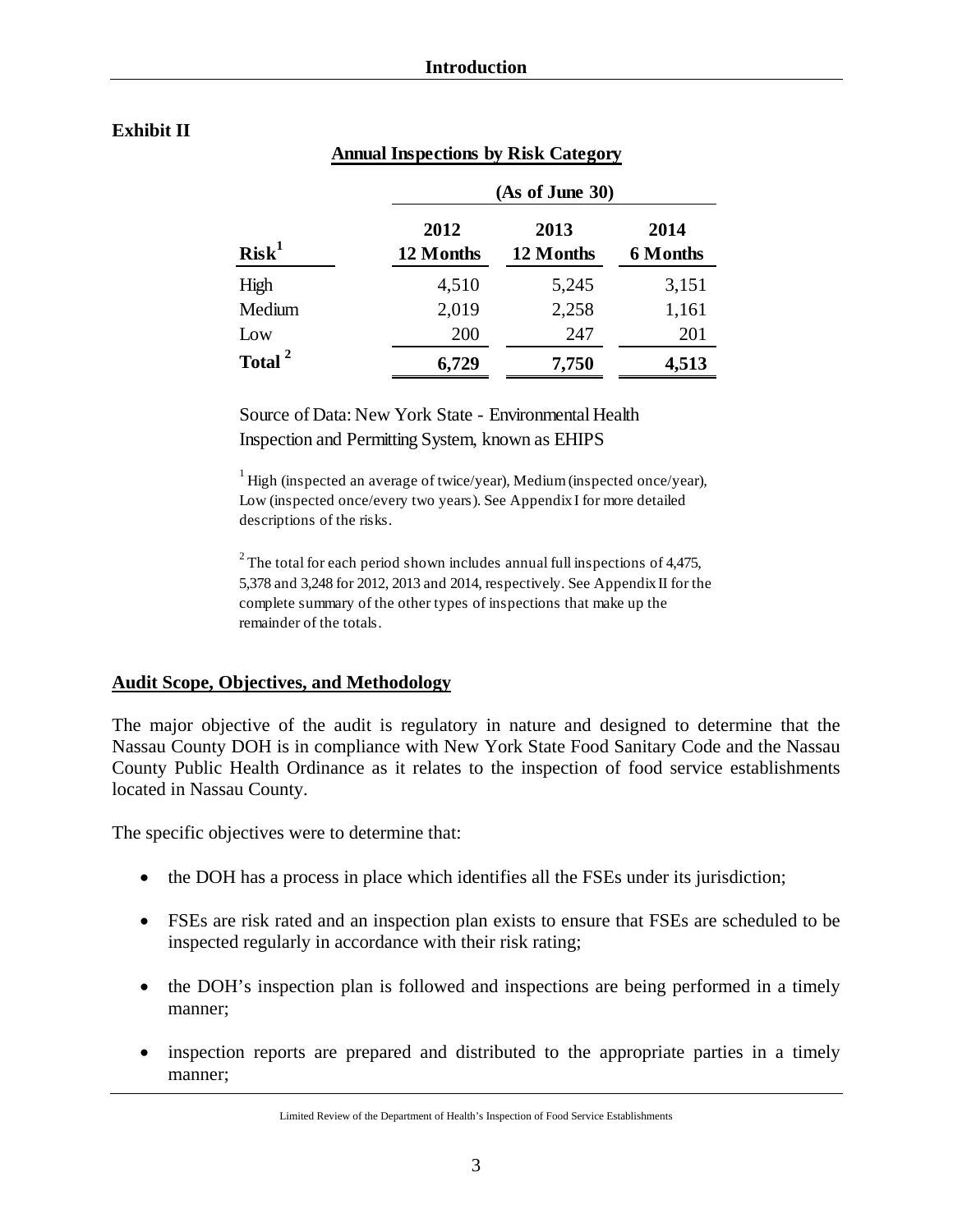- enforcement fines are assessed and paid as required and violations are followed up;
- a process exists and is followed to ensure that consumer complaints are responded to and resolved in a timely manner; and
- the DOH has implemented checks and balances to ensure the integrity of inspectors.

We reviewed written policies and procedures and interviewed employees to determine their responsibilities, duties and work procedures. We also reviewed internal controls and performed testing of the inspection records.

We believe our review provides a reasonable basis for the findings and recommendations contained herein.

\*\*\*\*\*\*\*

The matters covered in this report have been discussed with the officials of the Health Department. On April 8, 2015 we submitted a draft report to the Health Department for their review. The Health Department provided their response on April 30, 2015. They also requested an Exit Conference which was held on May 27, 2015. Their response and our follow up to their response are included at the end of this report.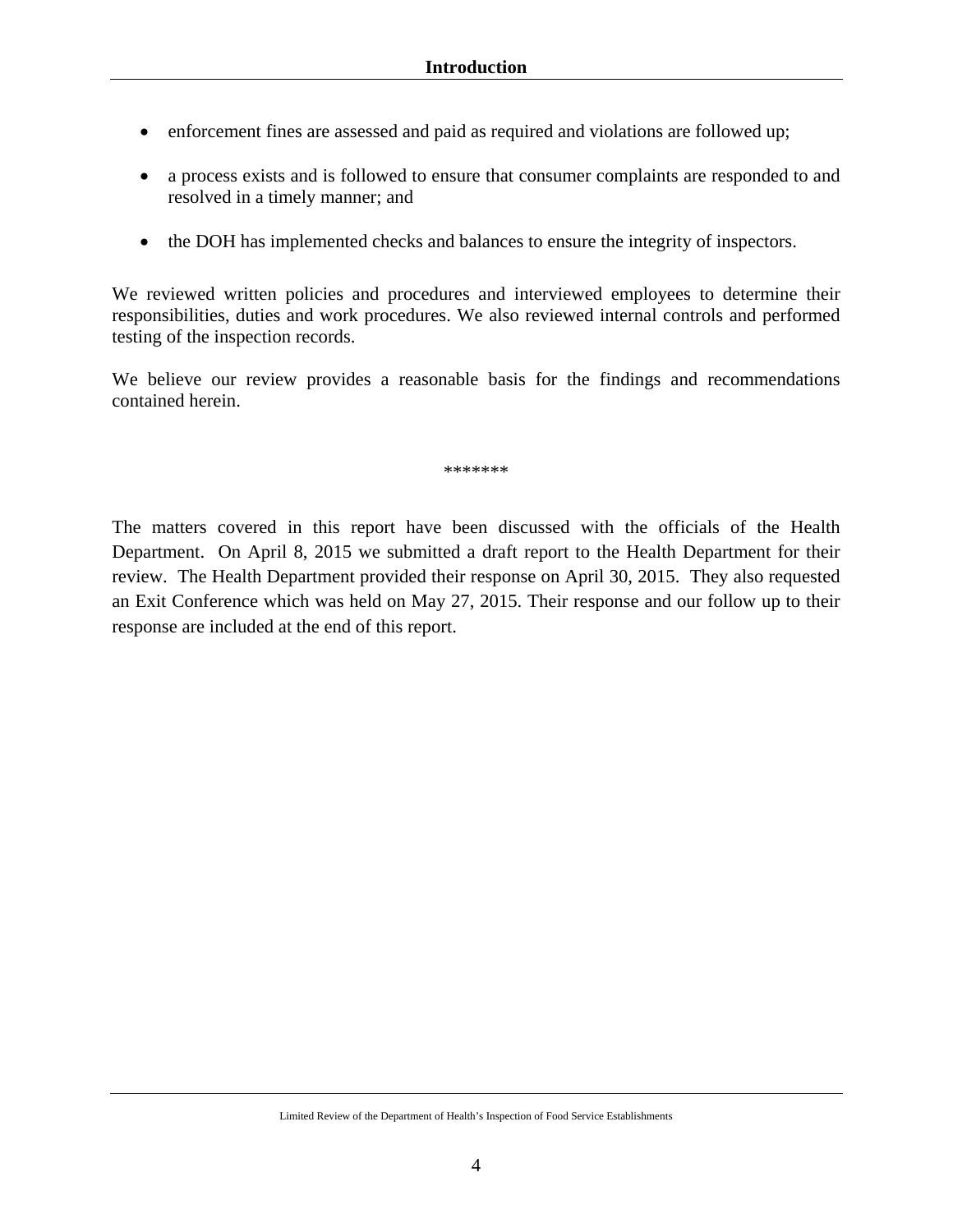### **Audit Finding:**

 $\overline{a}$ 

# **(1) At Least 74% of High Risk Food Establishments Did Not Receive the Recommended Second Annual Inspection**

Our review found that the DOH Food Protection unit had not performed 74% of the NYS recommended second annual inspections for High Risk<sup>7</sup> FSEs in 2012 and 2013. Food Protection management acknowledged this finding and identified insufficient staffing as the main issue.

NYS recommends that High Risk FSEs be inspected an average of two times a year, Medium Risk once per year and Low Risk once every two years.

High Risk FSEs serve potentially hazardous foods that can require a great deal of processing on the premises, requiring more frequent inspections. This category includes establishments that often serve large numbers of meals to the aged, children, or the sick.

The auditors randomly selected 65 active FSEs from the NYS Environmental Health Inspections and Permitting System ("EHIPS"), (25 High Risk, 20 Medium Risk and 20 Low Risk) and requested inspection reports for both 2012 and 2013. The auditor's examination of these sample cases found 4% of the High Risk FSEs had not received any recommended inspections, 12% of High Risk FSEs were repeat violators, 33% had at least one critical violation and 100% had not received the second recommended inspection. Critical violations can include "imminent health hazards<sup>8</sup> that require the FSE to be closed until the health hazard no longer exists. This emphasizes the importance of diligently performing all first and second annual recommended inspections for those establishments categorized as High Risk FSEs, thus ensuring potential public health hazards are detected timely.

Based on the number of High Risk FSEs not receiving second annual inspections in the random sample above, the auditors requested reports from the NYS Health Department's oversight system, EHIPS, covering the entire audit period (one for 2012 and another for 2013). As shown below in Exhibit III, the EHIPS reports identified an average of 74% of the High Risk FSEs did not receive a second annual inspection in 2012 and 2013 (2,252 missed High Risk inspections in 2013 and 2,603 were missed in 2012).

Thetailed explanations of High, Medium and Low Risk establishments can be found in Appendix I of this report.<br><sup>8</sup> Examples of imminent health hazards include major vermin infestations causing adulterated food, sewage in f

Examples of imminent health hazards include major vermin infestations causing adulterated food, sewage in food storage and processing areas and/or lack of proper refrigeration (extended power outage).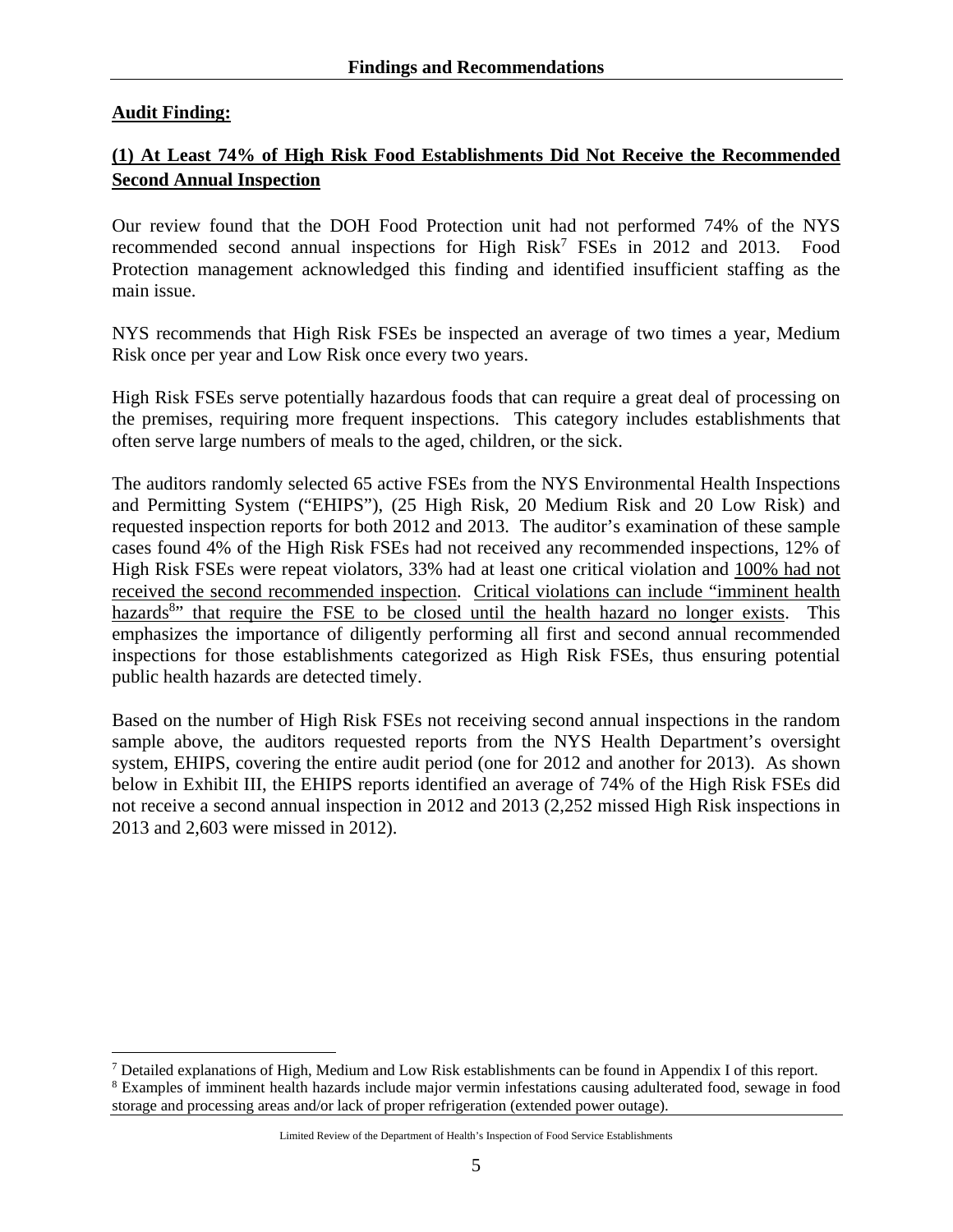### **Exhibit III**

| <b>High Risk FSE's</b><br><b>Reported Without Second Inspections in EHIPS</b><br>2012 - 2013 |                                                    |                                                                  |                                           |  |  |  |
|----------------------------------------------------------------------------------------------|----------------------------------------------------|------------------------------------------------------------------|-------------------------------------------|--|--|--|
| Year                                                                                         | <b>Total Number</b><br>of High Risk<br><b>FSEs</b> | <b>Total Without</b><br>Second<br>Inspections in<br><b>EHIPS</b> | % Without<br>Second<br><b>Inspections</b> |  |  |  |
| 2013                                                                                         | 3,275                                              | 2,252                                                            | 69%                                       |  |  |  |
| 2012                                                                                         | 3.273                                              | 2.603                                                            | 80%                                       |  |  |  |
|                                                                                              | 74%<br>Average % Without Second Inspection         |                                                                  |                                           |  |  |  |

In effect, by not performing second inspections, approximately 2,430 High Risk establishments were essentially misclassified each year as Medium Risk. As a result, these High Risk FSEs incurred less scrutiny than recommended by NYS, receiving only one annual inspection.

### **Audit Recommendation(s):**

We recommend that the DOH take the necessary steps to ensure that the NYS recommended number and type of inspections are performed for the County's food service establishments.

### **Audit Finding:**

# **(2) Risk Classification Errors May Have Caused 12% Fewer Inspections on Low and Medium Risk FSEs**

We tested the accuracy of the risk shown in EHIPS as of July 2014 for 40 FSEs (20 Low Risk and 20 Medium Risk) and determined that the rating in EHIPS was incorrect for five of the 40 FSEs. Two were risk rated as "Low" that should have been "Medium" and three had a "Medium" rating that should have been "High" resulting in about a 12% classification error rate. The incorrect risk rating in EHIPS could result in performing fewer full inspections than recommended as well as cause errors in the data reported to NYS. Management agreed with our findings but was unable to explain the errors or why EHIPS had not been properly updated.

Our testing consisted of reviewing the FSEs menu and the permit for the nature and size of the population served. We compared this information to the criteria that determines whether an FSE should be rated High, Medium or Low. We also looked at the risk rating on the inspection reports in the FSEs' files and whether there were change forms in the files to support a change in

Limited Review of the Department of Health's Inspection of Food Service Establishments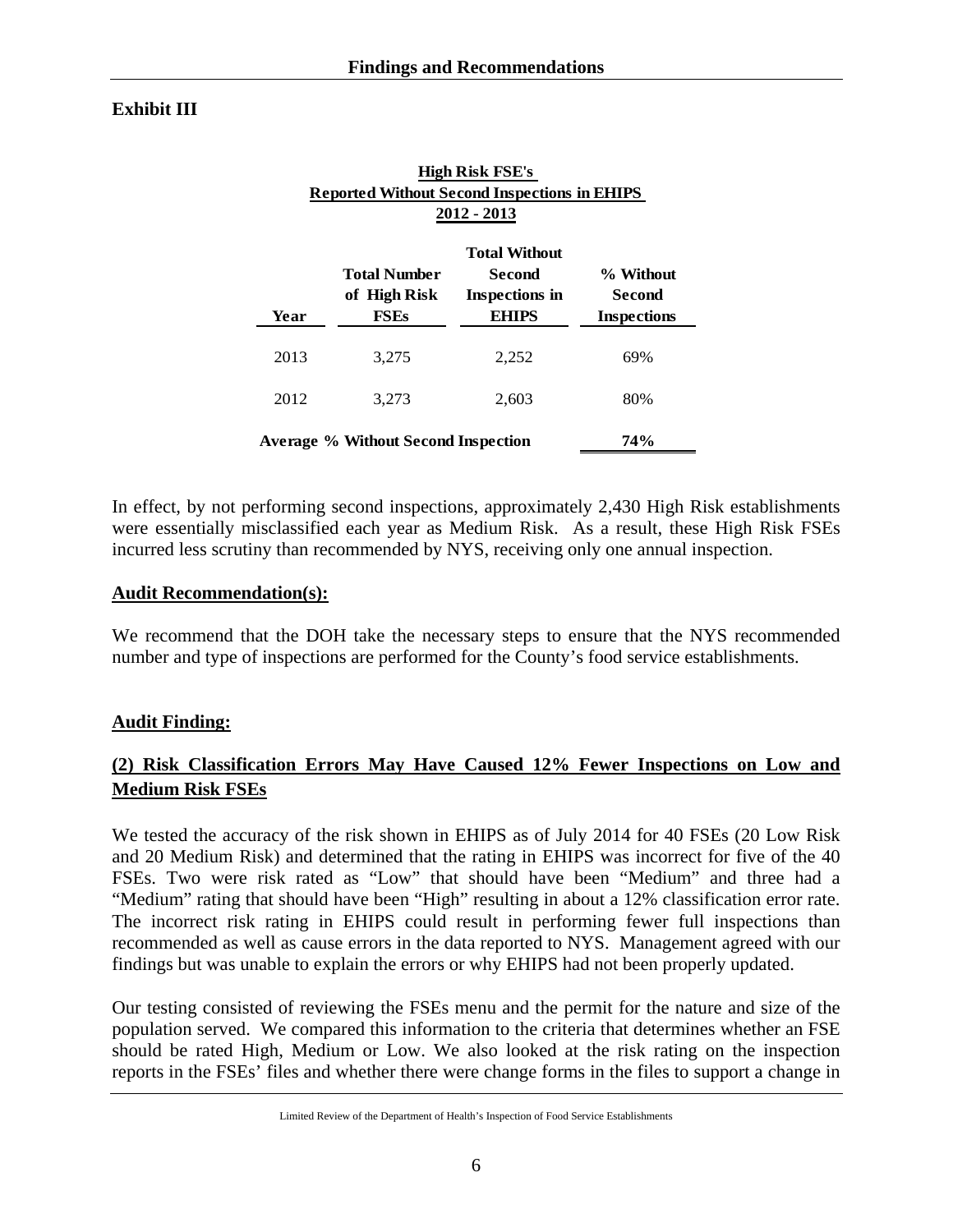the risk rating. Exhibit IV summarizes why we determined that five of the 40 FSEs had the incorrect risk rating on EHIPs.

### **Exhibit IV**

| <b>FSE</b><br><b>Name</b> | <b>EHIPS</b><br><b>Risk Rating</b><br><b>July 2014</b> | <b>Audit Finding:</b><br><b>What Risk</b><br><b>Should Be</b> | <b>Justification for Audit Finding</b>                                                                               |
|---------------------------|--------------------------------------------------------|---------------------------------------------------------------|----------------------------------------------------------------------------------------------------------------------|
| A                         | Low                                                    | Medium                                                        | Ratings on Inspection Reports in the files indicated the<br>risk had changed from Low to Medium.                     |
| B                         | Low                                                    | Medium                                                        | Menu change noted; ratings on Inspection Reports in the<br>files indicated the risk had changed from Low to Medium.  |
| $\mathcal{C}$             | Medium                                                 | High                                                          | Menu change noted; ratings on Inspection Reports in the<br>files indicated the risk had changed from Medium to High. |
| D                         | Medium                                                 | High                                                          | Ratings on Inspection Reports in the files indicated the<br>risk had changed from Medium to High.                    |
| E                         | Medium                                                 | High                                                          | Risk status was High on Inspection Reports in the files<br>since 2009.                                               |

According to the NYS Environmental Health Manual, Food Protection should categorize all FSEs into three groups (High, Medium and Low) based on the risk of causing foodborne illness. Risk is assigned based on certain predefined criteria including the menu, food preparation processes and the nature and size of the population served. The risk does not mean that one FSE is more or less safe than the other, but rather the nature of the FSEs menu and the population served creates a greater potential for a foodborne illness to occur. As stated earlier in the report, NYS recommends two full inspections per year for High Risk, one inspection per year for Medium Risk and one full inspection every other year for Low Risk.

### **Audit Recommendation(s):**

We recommend that DOH take the necessary corrective actions to ensure appropriate risk levels are assigned to FSEs and the risk is entered and updated in EHIPS in a timely manner, as required by NYS.

Limited Review of the Department of Health's Inspection of Food Service Establishments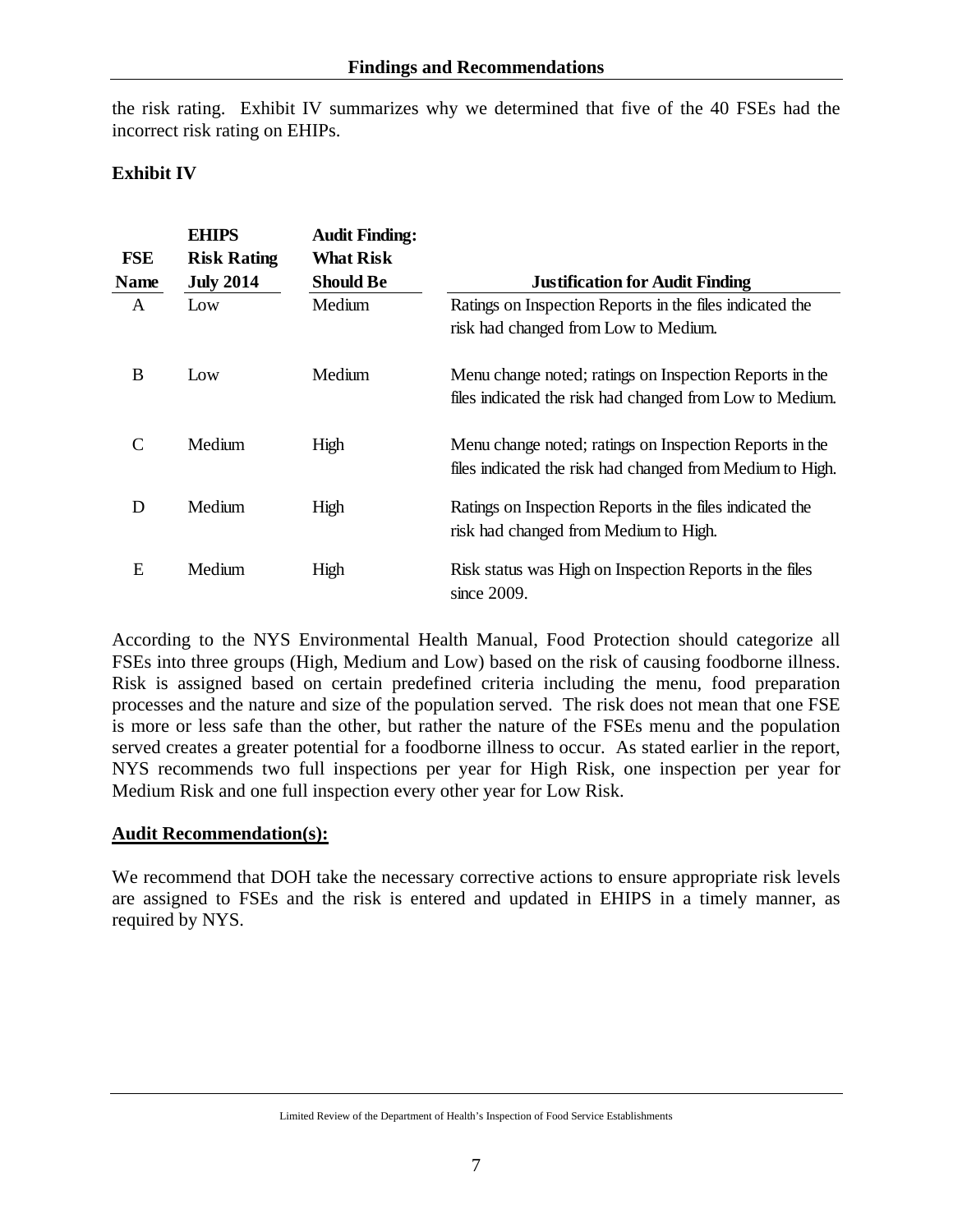#### **Audit Finding:**

## **(3) DOH is not Compliant with Voluntary FDA Staffing Standards to Meet Food Inspection Targets**

Voluntary National Retail Food Regulatory Program Standards<sup>9</sup> issued by the FDA ("FDA Standards") dictate that one Full Time Equivalent  $("FTE")<sup>10</sup>$  inspector be devoted to food protection for every 280-320 inspections performed. As shown in Exhibit V below, we estimated that based on the NYS Environmental Health Manual Recommendations, Food Protection should have performed a minimum of 8,837 inspections in 2013. According to the FDA Standards, this effort required at least 28 FTEs. Our review noted that Food Protection had only 1811 FTE Food Inspectors in 2013; leaving Food Protection approximately 10 Food Inspectors short, according to the FDA Standards. Our review also determined that in 2013, 3,459 of the NYS recommended annual full inspections at all risk categories were not performed by Food Protection.

#### **Exhibit V**

1

| <b>Risk</b>                                                              | <b>Number</b><br>of FSEs<br>in 2013 | Number of<br><b>Recommended</b><br><b>Full Inspections/</b><br>FSE by Risk <sup>1</sup> | <b>Total Number</b><br>of Full<br><b>Inspections</b><br><b>Recommended</b><br><b>Annually</b> | <b>Annual</b><br><b>Inspections</b><br>Performed<br>in $2013$ | Recommended<br><b>Inspections</b><br><b>Not Performed</b> |
|--------------------------------------------------------------------------|-------------------------------------|-----------------------------------------------------------------------------------------|-----------------------------------------------------------------------------------------------|---------------------------------------------------------------|-----------------------------------------------------------|
| High                                                                     | 3,275                               | 2                                                                                       | 6,550                                                                                         | 3,268                                                         | 3,282                                                     |
| Medium                                                                   | 2,055                               | 1                                                                                       | 2,055                                                                                         | 1,892                                                         | 163                                                       |
| Low <sup>2</sup>                                                         | 463                                 | 0.5                                                                                     | 232                                                                                           | 218                                                           | 14                                                        |
| Total                                                                    | 5,793                               |                                                                                         | 8,837                                                                                         | 5,378                                                         | 3,459                                                     |
|                                                                          |                                     | <b>Full Inspections Recommended Annually</b>                                            | 8,837                                                                                         |                                                               |                                                           |
| Divided by FDA Recommended Number<br>of Inspections per FTE <sup>3</sup> |                                     |                                                                                         | 320                                                                                           |                                                               |                                                           |
| FTE's Recommended Per FDA                                                |                                     | 28                                                                                      |                                                                                               |                                                               |                                                           |

1 Per the NYS Environmental Health Manual.

<sup>2</sup> The number of recommended inspections is .5 to reflect one inspection every other year for the low risk FSEs.

 $3$  Voluntary National Retail Food Regulatory Program Standards issued by the FDA advise staffing of one FTE be devoted to food for every 280-320 inspections performed.

Source of Data: EHIPS

<sup>&</sup>lt;sup>9</sup> The FDA Voluntary National Retail Food Regulatory Program Standards - January 2013 #8 - Program Support and Resources.

<sup>&</sup>lt;sup>10</sup> Full-Time Equivalent ("FTE") is defined as the number of productive hours (conducting retail food inspections) contributed by one person working full-time for one year.

 $11$  We were told that, although there were 20 full-time inspectors, the amount of time they devoted to performing inspections equated to 18 FTEs.

Limited Review of the Department of Health's Inspection of Food Service Establishments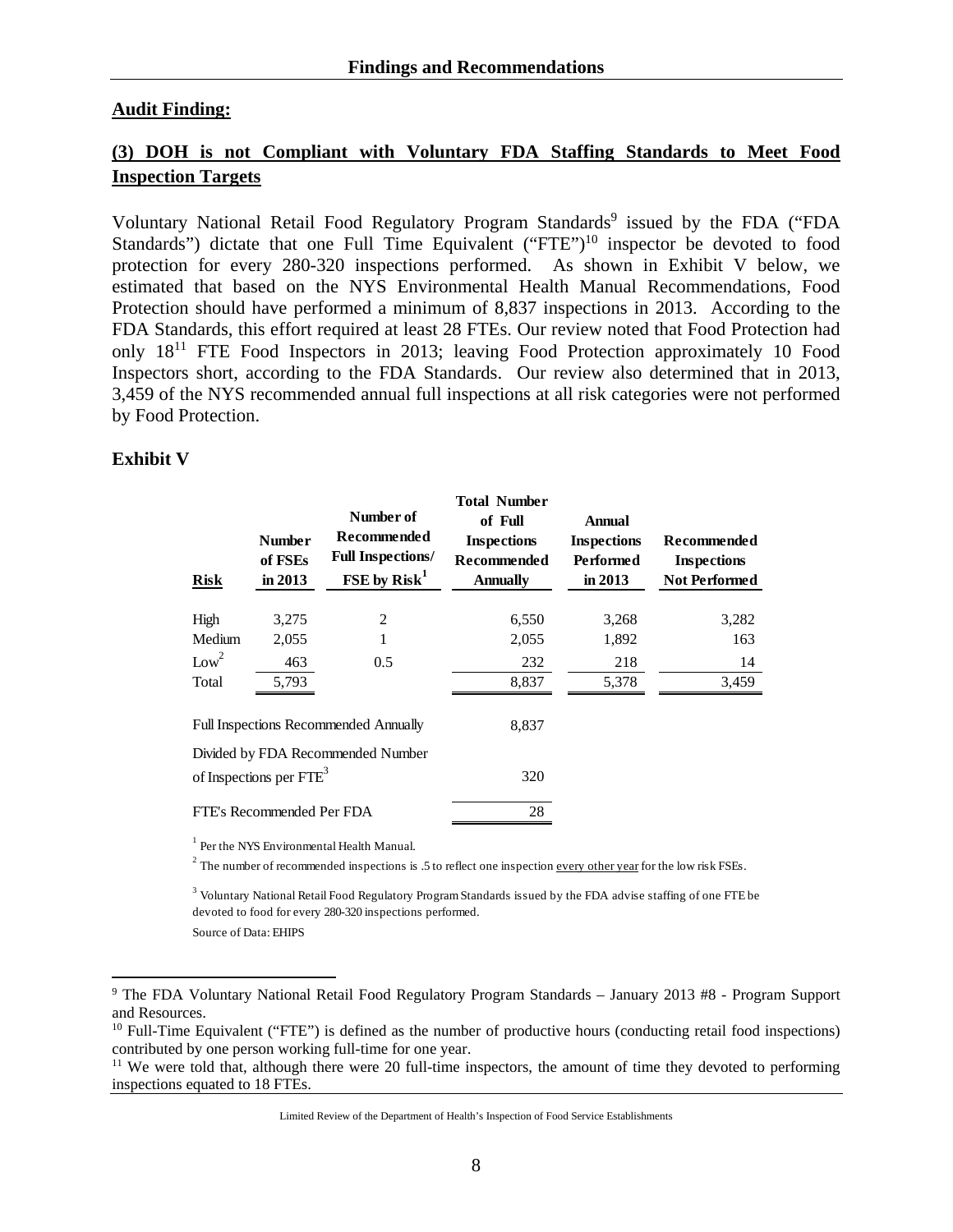Of additional concern, we noted that three individuals (the Bureau Director, the Office Chief of Plan Review and a Territory Supervisor) are scheduled to retire from Food Protection by September 2015.

#### **Audit Recommendation(s):**

We recommend that Food Protection take the necessary steps to ensure staffing is adequate so that the recommended number of annual full inspections is performed.

#### **Audit Finding:**

### **(4) Almost 10% of Public Health Complaint Resolutions Were Not Adequately Tracked and Documented on the Complaint Log According to DOH Procedures**

Food Protection's Complaint logs are not maintained on EHIPS or on an EHIPS compatible computer system as required by the NYS Environmental Health Manual. Instead, general complaints are logged and tracked in a manual log and a second manual log is used to record Foodborne Illness ("FBI") complaints; information in this second log is eventually transferred to an Access database (that is not EHIPS compatible). The General Complaint Log was not consistently updated and management was not aware that 9% of the log entries were incomplete. Our review of a sample of the more critical complaints in the FBI Log determined that they were all reviewed and resolved.

The determination of whether a complaint is a General or a FBI complaint is made by Food Protection staff at the time the complaint is received. "Should the caller not want to provide personal or detail information, including but not limited to 72 hour food history information, staff will document it as a general complaint."<sup>12</sup> A review of the descriptions in the general complaint log indicated that some of the complaints involved roaches, bare hand handling of food, hair or lack of hairnets, general foodborne illness (no 72 hour food history provided) and unsanitary conditions.

#### General Complaint Log

 $\overline{a}$ 

We noted that Food Protection's internal control process was entirely manual and did not ensure that all general complaints were investigated and reviewed timely. A review of the log by someone other than the Log Supervisor was not required or performed.

Our testing of the General Complaint Log from January 2012 to August 12, 2014 revealed that:

- 172 of the 1,923 (9%) manually logged general complaints were not properly documented as being resolved and reviewed; and
- no inspector was listed as assigned for 159 of the 172 unresolved general complaints.

<sup>&</sup>lt;sup>12</sup> Nassau County DOH, Office of Food Protection, Foodborne Illness Procedure, page 1.

Limited Review of the Department of Health's Inspection of Food Service Establishments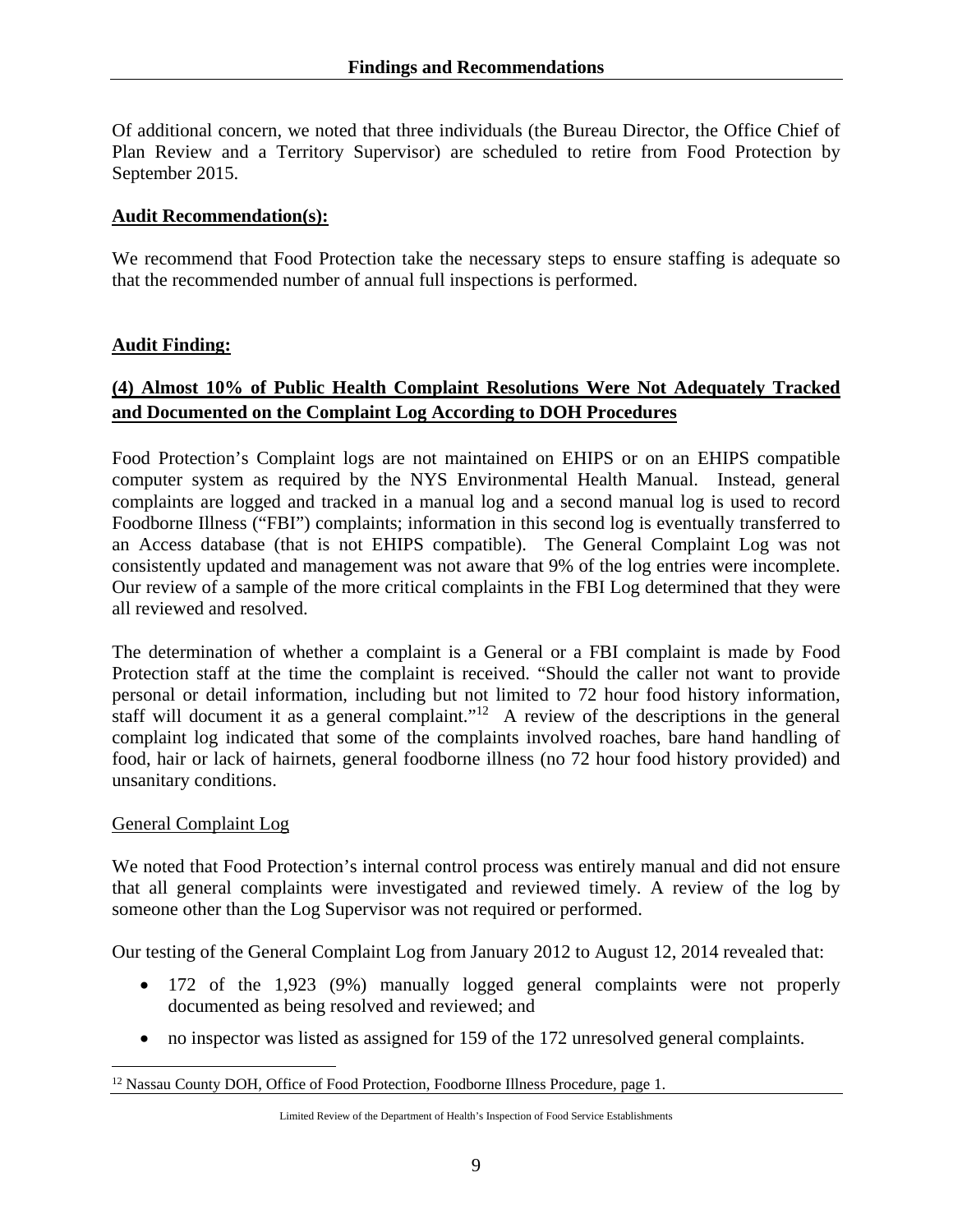We selected six of the 172 unresolved complaints and reviewed the FSE records to determine if there was any evidence of an inspection that addressed the complaint and found that two of the six had no evidence of inspection or follow-up.

Manual processes are inefficient and provide minimal ability for management to monitor compliance. Handwritten manually filed documents can easily be misplaced or lost and do not provide data analysis capabilities. For example, it is not easy to identify frequent offenders without manually perusing the individual documents and/or logs.

Efficient and complete response to even general complaints could lead to the identification of serious violations and can reduce the risk of spreading a Foodborne Illness. Computerization of the General Complaint Log is required by NYS and is preferable because it also provides a searchable resource to identify exceptions and easily perform trend analyses.

#### Foodborne Illness Complaint Log

The auditors tested 40 of 75 more potentially critical complaints in the FBI Log in early 2014 and determined that they were all responded to within an average of one to two days.

Our review noted that the FBI complaint procedures were not complete, in that references to links, sample letters and other documents were not included. Additionally, the procedures did not include an explanation of the method to respond to FBI complaints during non-business hours, as required by the New York State Department of Health<sup>13</sup>. The lack of updated FBI procedures increases the risk of non-compliance with NYS regulations.

### **Audit Recommendation(s):**

We recommend that the DOH:

 $\overline{a}$ 

- a) contact NYS to determine the criteria necessary to maintain complaint data on NYS EHIPS in order to meet NYS Environmental Health Standards;
- b) computerize the complaints handling process and require management oversight to ensure compliance with procedures;
- c) develop periodic exception reporting to ensure all complaints are addressed timely and to potentially provide proactive analysis tools identifying frequent offenders; and
- d) update the FBI complaint procedures to incorporate the deficiencies noted in the finding.

<sup>&</sup>lt;sup>13</sup> New York State Department of Health Environmental Health Manual CSFP 803.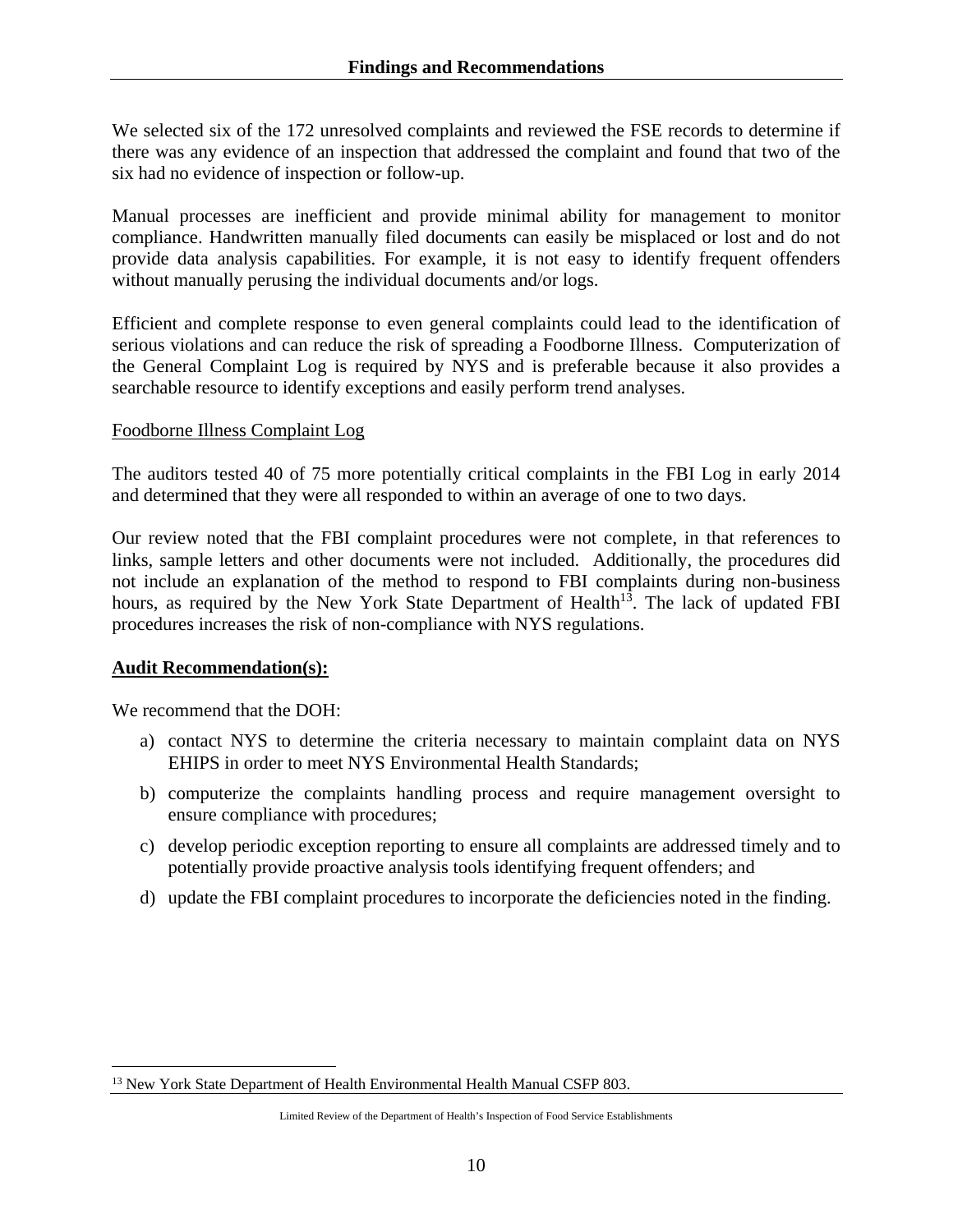#### **Audit Finding:**

#### **(5) Required Food Manager Training at High Risk FSEs Could Not Be Confirmed**

The FMT program is provided by the County to educate the management of FSEs about proper food handling procedures as an extra step to minimize the spread of foodborne illnesses. Attendees must register in person to sit for a full ten hour course and pass an exam to receive a certificate and payment can only be made in person or by check. Re-certification is required every three years by sitting for a three hour review course.

The Nassau County Public Health Ordinance requires every owner, operator, manager or person in charge of a High Risk FSE attend and satisfactorily complete a Food Managers Training ("FMT") program.<sup>14</sup> The required Training Certificate must be prominently displayed at the FSE Our review found that FMT Certificates were issued and recorded in the attendee's name but were not linked to an FSE identification number. As a result, there was no way to track a particular FSEs' compliance with the code.

We also noted that Suffolk County offered online registration and payment as well as the ability to take the FMT course online.

#### **Audit Recommendation(s):**

We recommend that Food Protection:

- a) develop a database for all High Risk FSEs by establishment number and associate each FMT Certificate with those FSE numbers to create a functional and searchable database;
- b) establish procedures to crosscheck prominently displayed certificate numbers to the database after each inspection;
- c) periodically run exception reports to determine which establishments may not have current valid Certified Food Managers; and
- d) consider offering FMT registration on-line with on-line payment and provide the ability to take the FMT course on-line as well.

#### **Audit Finding:**

### **(6) Current DOH Procedures Do Not Allow Inspectors to Verify That the Certificate Holder is the Certified Food Manager Working On Site at the FSE**

DOH procedures do not allow an inspector to verify that the holder of the FMT Certificate that is posted in the FSE is on site. DOH advised the auditors that Nassau County's Public Health ordinance does not allow the inspectors to request ID to ensure the individual claiming to be the

<sup>&</sup>lt;u>.</u>  $14$  Nassau County Public Health Ordinance, Article III, Section 1(F), which is an extra regulation implemented by Nassau County and is not mandated by NYS.

Limited Review of the Department of Health's Inspection of Food Service Establishments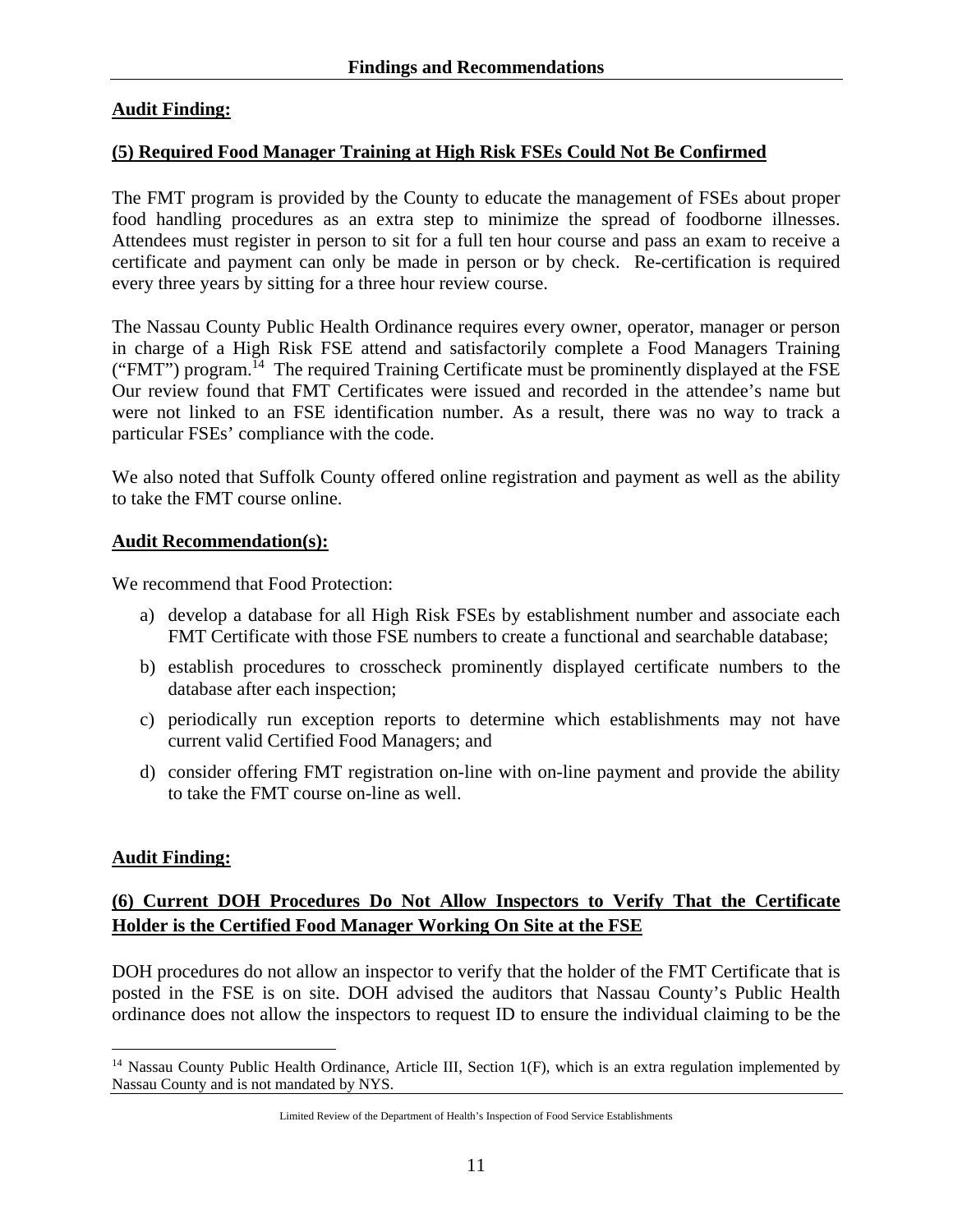FMT certified individual is such. Further, we noted that the FMT Certificate does not include a photo of the named individual either. The lack of a procedure to verify that the holder of the FMT certificate is on site increases the risk that an individual could successfully complete the course and receive the certificate that allows the FSE to be considered compliant with the training requirement, but not be working on site while the FSE is open to the public.

We were also informed that NC DOH Food Protection management and staff noted instances where relatives or friends took the course to meet the requirements but did not necessarily work at the FSE.

The FMT program is a valuable tool used to train food service managers on safe storage, handling and food preparation procedures. The Nassau County Public Health Ordinance requires every owner, operator, manager or person in charge of a High Risk FSE to attend and satisfactorily complete the FMT program. Additionally, if a FSE is open for business more than twelve (12) hours in a day, then a second employee from the food establishment must attend and satisfactorily complete the course.

### **Audit Recommendation(s):**

We recommend that Food Protection:

- a) consider updating the Nassau County Public Health Ordinance to require that an individual with a current FMT certificate be present during all hours of operation. We noted that this is currently included in Suffolk County's Sanitary Code which states "there shall be a designated person in charge of the food establishment who holds a valid Food Manager's certificate issued by the Commissioner **during all hours of operation**"<sup>15</sup>; and
- b) modify Food Protection inspection procedures to include that the inspector require a photo ID matching the holder of the FMT certificate and record the FMT certificate number on the inspection report. This information should then be confirmed against the DOH records.

### **Audit Finding:**

 $\overline{a}$ 

# **(7) Manual and Disjointed Data Management Processes Compromise Completeness and Accuracy of FSE Data Used by Food Protection**

Food Protection utilizes a variety of manual paperwork processes and systems<sup>16</sup> and controls were not adequate to ensure the accuracy of the data in each system or the easy retrieval of source documents from the files. Specifically, we found the following:

<sup>&</sup>lt;sup>15</sup> Suffolk County Sanitary Code, Article 13 General Food Regulations §760-1300.

<sup>&</sup>lt;sup>16</sup> DOH uses the Management Information and Permitting System ("MIPS") and NYS's EHIPS system. It also enters data into the County's BIRT Reporting System, which is used to generate performance data for the Adopted Budget.

Limited Review of the Department of Health's Inspection of Food Service Establishments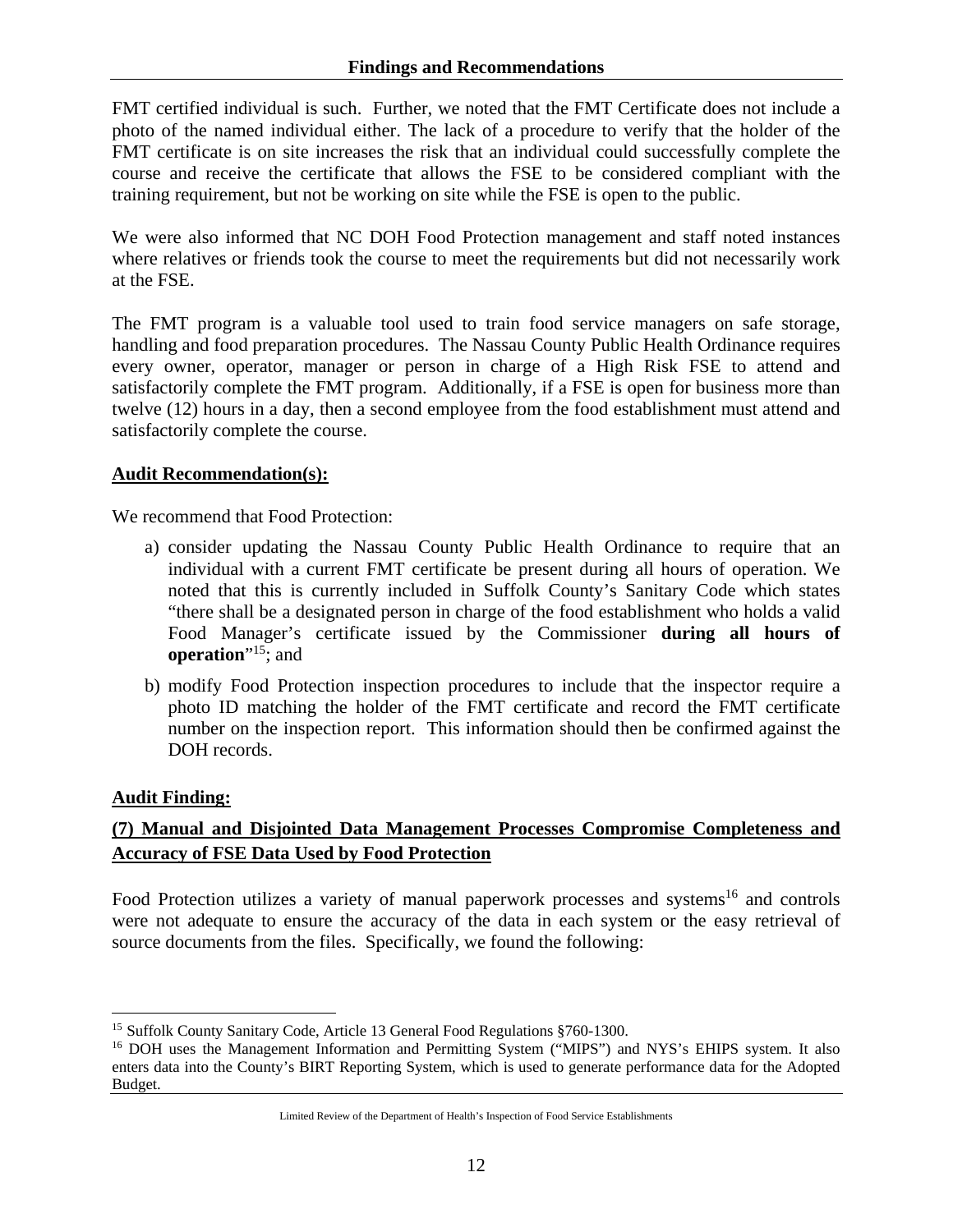Two of the systems (MIPS and EHIPS) were not connected, requiring the need to enter certain key data separately into both systems for the addition or deletion of an FSE (adding new FSEs and deleting FSEs that went out of business). In addition, basic controls, such as a control total count of FSEs in each system were not being used to ensure the starting point for determining the number of FSEs that need to be inspected was the same in each system.

For example, once a year, in January, a MIPS Territory Report is generated to establish the population of FSEs that need to be inspected during the year. We were not given any evidence that the number of FSEs on the annual printed MIPS Territory Report were compared to the number of FSEs in EHIPS to validate the accuracy of the population count each January. As a result, we were unable to verify that the number of FSEs in the MIPS system that triggered the number of required inspections were included in the EHIPS system that maintained the results of the inspections.

- Inspection report information is required to be entered into the NYS EHIPS System, which is performed by scanning the reports. Food Protection keeps a manual tally of the number of completed inspections, but only compares the manual tally count to EHIPS for reasonableness of inspections performed vs. inspections scanned. As a result, inspection reports that are not scanned may not be identified. During the testing, the auditors found 32 High Risk FSEs identified in EHIPS as having no inspections that were actually inspected, but not scanned into EHIPS.
- Inspection counts in EHIPS did not agree with the County's BIRT Reporting System, which is used to generate performance data for the Adopted Budget. We requested EHIPS data from the DOH to support the 6,604 primary food inspections shown in the Adopted Budget for 2012 and received two different reports from EHIPS: neither count agreed with the Adopted Budget. One report showed 7,067 primary inspections and the other showed 6,729 primary inspections.
- During our testing, we found inspection reports for unrelated FSEs misfiled within unassociated files we were reviewing. The manual processes included a high volume of paperwork being transferred from file to file each day, which led to misfiled inspection reports.

### **Audit Recommendation(s):**

We recommend that Food Protection:

- a) establish procedures to ensure that FSE control total counts from MIPS and EHIPS are compared, at least annually, and that differences are reconciled to ensure the appropriate number of FSEs is recorded in EHIPS. This will create a reliable baseline for use to ensure that the appropriate number of recommended annual inspections are scheduled and performed for all FSEs. We also recommend that sufficient evidence supporting the reconciliation is maintained for audit trail purposes;
- b) establish controls to ensure that all inspection reports are scanned into EHIPS in a timely manner;

Limited Review of the Department of Health's Inspection of Food Service Establishments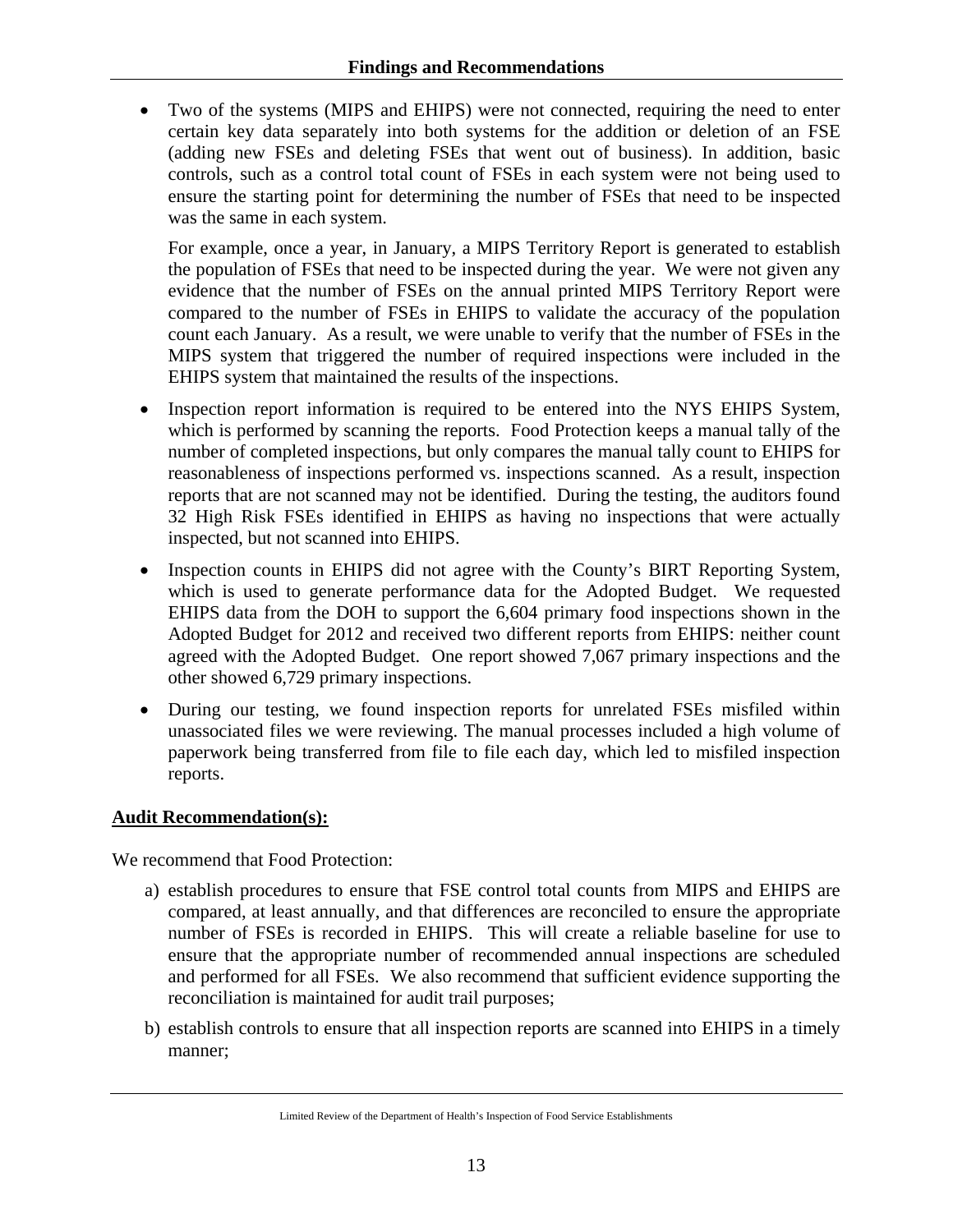- c) reconcile differences between EHIPS and the corresponding inspection counts reported quarterly to the County's Performance Management System. We also recommend that sufficient evidence supporting the reconciliation is maintained for audit trail purposes; and
- d) review the paper handling process and implement changes to improve the accuracy of the filing process.

### **Audit Finding:**

#### **(8) The Lack of Mobile Technology Hampers Adequate Supervision of FSEs**

Throughout the audit, the auditors noted system-wide inefficiencies that slowed productivity, including reliance on manually updated printed reports to manage territories and the duplication of efforts resulting from systems modules not being interfaced. Specifically, we made the following observations:

 Nassau County inspectors were not equipped with laptops or tablets for use in the field as is the case in Westchester and Suffolk counties, which have utilized them for over seven years.

Inspectors in these counties utilize laptops to generate their daily schedules and can sort their FSE lists in the field by location, zip code, and those still uninspected. Their system can be updated in real-time as the inspection is performed. In addition, the two counties are now testing and planning for the use of tablets to further facilitate the inspectors' job. Without the use of mobile devices, Nassau County inspectors must manually prepare their daily schedules, routes and inspection reports and return to the office almost daily to perform routine paperwork functions, including submitting inspection reports to their supervisor, reviewing files for future inspections and planning their route for the day.

The failure of Nassau County to acquire proprietary inspection software and mobile devices hampers accuracy and field productivity by:

- o not allowing access to key FSE data by inspectors while in the field, requiring they return to the office to look up the information and complete their work;
- o not providing automated inspection schedules based on risk and facility type;
- o not automating complaints for dispatch and response;
- o not allowing the ability to draft and attach sketches or photos to a case history;
- o not auto populating standard fields in the inspection report to save time and increase accuracy; and
- o not allowing the ability to e-mail or print reports in the field, including sending critical real-time results of inspections to management.

Limited Review of the Department of Health's Inspection of Food Service Establishments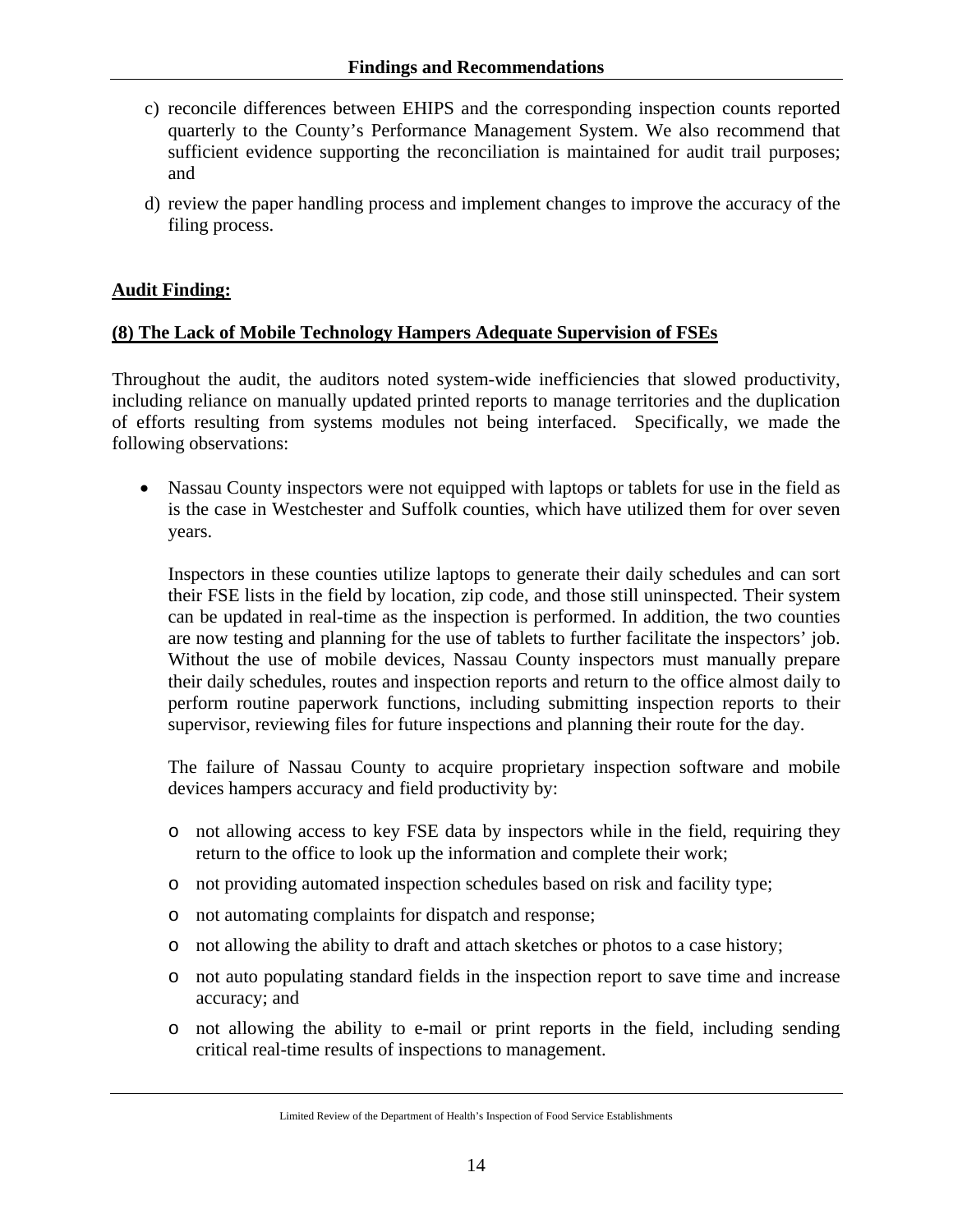Auditors witnessed consistent difficulty obtaining basic canned EHIPS system reports, partially due to Food Protection's unfamiliarity with reporting capabilities, system errors and intermittent connection issues. On multiple occasions, we observed EHIPS requests that logged out or froze the computer.

- Food Protection has limited EHIPS systems administrative rights and capabilities, reducing management's ability to create custom reports and analyze data. For instance, Food Protection indicated they are unable to:
	- o look up an FSE by address, it can only be looked up by name of facility or number;
	- o effectively use EHIPS to manage territories. A search by territory number is not possible, limiting the usefulness of exception reports. As a result, they print multiple hard copy Territory Reports from MIPS to manually track inspection updates. In other cases, they need to manually enter the city or town on EHIPS Reports to delineate the data by territory.
- Food Protection is not using the EHIPS permitting module even though it is used elsewhere in the DOH for Pool and Recreation Permits. Instead, Food Protection double enters information into MIPS, a non-compatible legacy database, making it difficult to correlate the permits data in MIPS to the permit and inspection information in EHIPS.

Additionally, MIPS utilizes an inefficient impact printer, located in a remote facility ten miles away, causing weekly trips to pick up printed permits, while a newly acquired bulk mailer/envelope system and separate laser color printer, purchased in 2013, sit idle in Food Protection offices awaiting an interface to EHIPS.

These inefficiencies cause additional strain on an already limited staff and affect management's ability to effectively supervise and meet the number of annual FSE inspections recommended by NYS.

#### **Audit Recommendation(s):**

We recommend that Food Protection work with the Nassau County Department of Information Technology ("NCIT") and/or New York State's Information Technology Department to:

- investigate the use of mobile devices that interface with EHIPS compatible proprietary software, including the ability to interactively document violations, draft sketches, attach photos and remotely update the master files on the propriety system. This will enable inspectors to spend more time performing inspections and less time on paperwork and travel allowing for a more consistent, accurate and efficient process;
- $\bullet$  rectify connectivity issues and implement the use of the printer purchased in 2013;
- request additional training for EHIPS reporting functionality;
- request the appropriate level of administrative access rights for EHIPS;

Limited Review of the Department of Health's Inspection of Food Service Establishments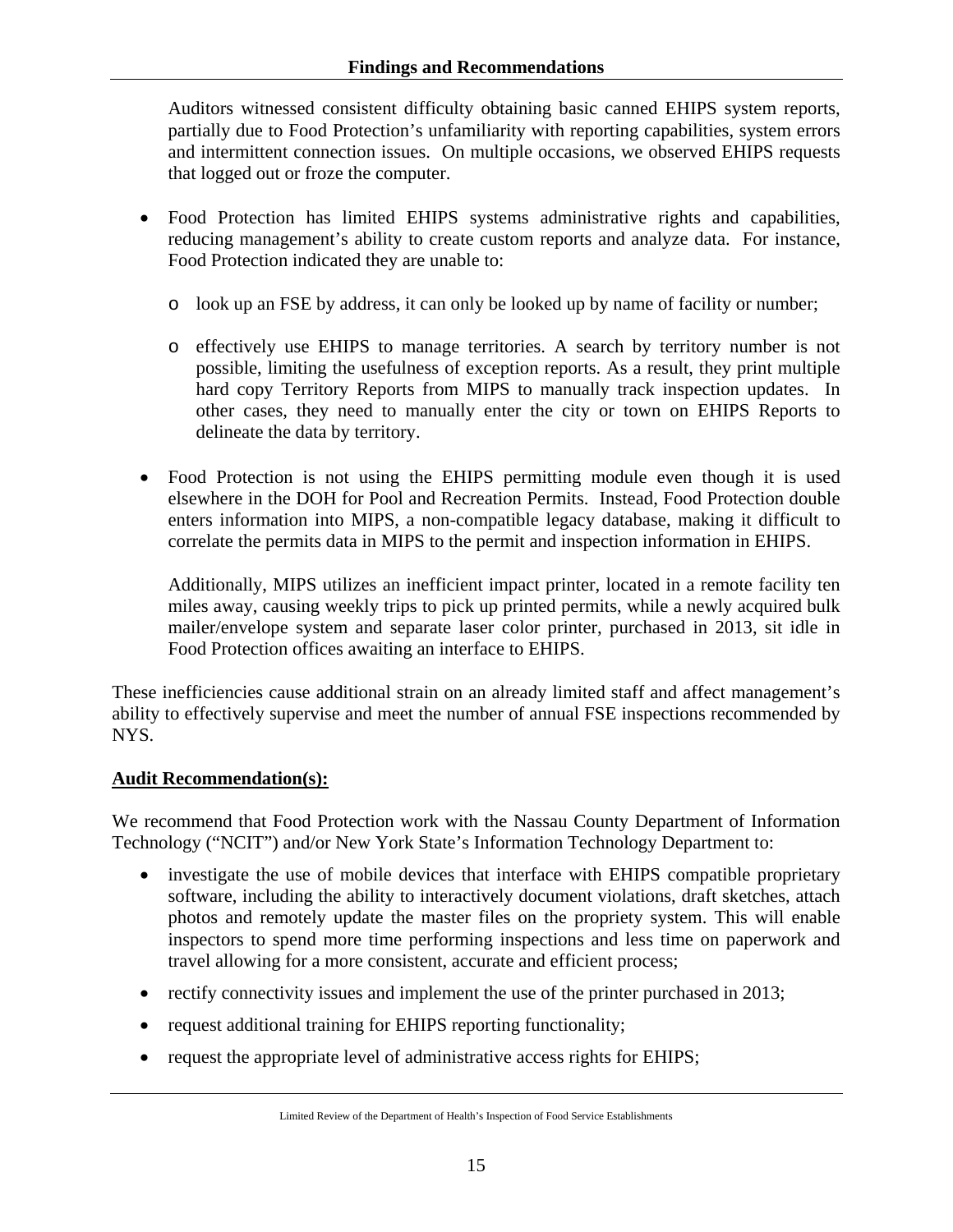- create the interface necessary to complete the EHIPS permitting module integration; and
- consult with other counties to find alternative proprietary software (EHIP compatible) to improve productivity and alleviate system constraints.

### **Audit Finding:**

## **(9) Payment of Assessed Fines and Amounts Outstanding by FSE Enforcement Case Are Not Summarized in a Management Report to Substantiate Collections and Amounts Owed**

Our review found that the DOH could not accurately determine the portion of the assessed Food Protection fines that were paid for the audit period. DOH stated they could provide only totals for the fines paid for the DOH as a whole. A recurring report showing the detail by enforcement case was not available to support these totals. In order to determine this information, each file would have to be perused on a case by case basis. A report including the fine and payment detail information by enforcement case is needed to properly monitor and support the status and resolution of assessed fines through the date of payment, as well as the aging and collection of outstanding fines.

When a FSE performs poorly on an inspection, the level of violations found may require the implementation of the enforcement process. The FSE may first be ordered to appear at a Compliance Conference at the Office of Food Protection. Unsuccessful Compliance Conferences, repeat offenders and severe violations will enter the formal enforcement process which results in a hearing before an Administrative Law Judge. The hearing report goes to the Board of Health with recommendations for possible penalties, including fines and/or closure.

Exhibit VI below shows the number Food Protection enforcement cases each year for 2011-2014 and the corresponding total of original fines assessed, including the number of cases dismissed each year causing the original fine to be reduced to zero. We were informed that the Board of Health has the discretion to adjust the original fines recommended by the Administrative Law Judges. As stated above, DOH was unable to provide the related payment information.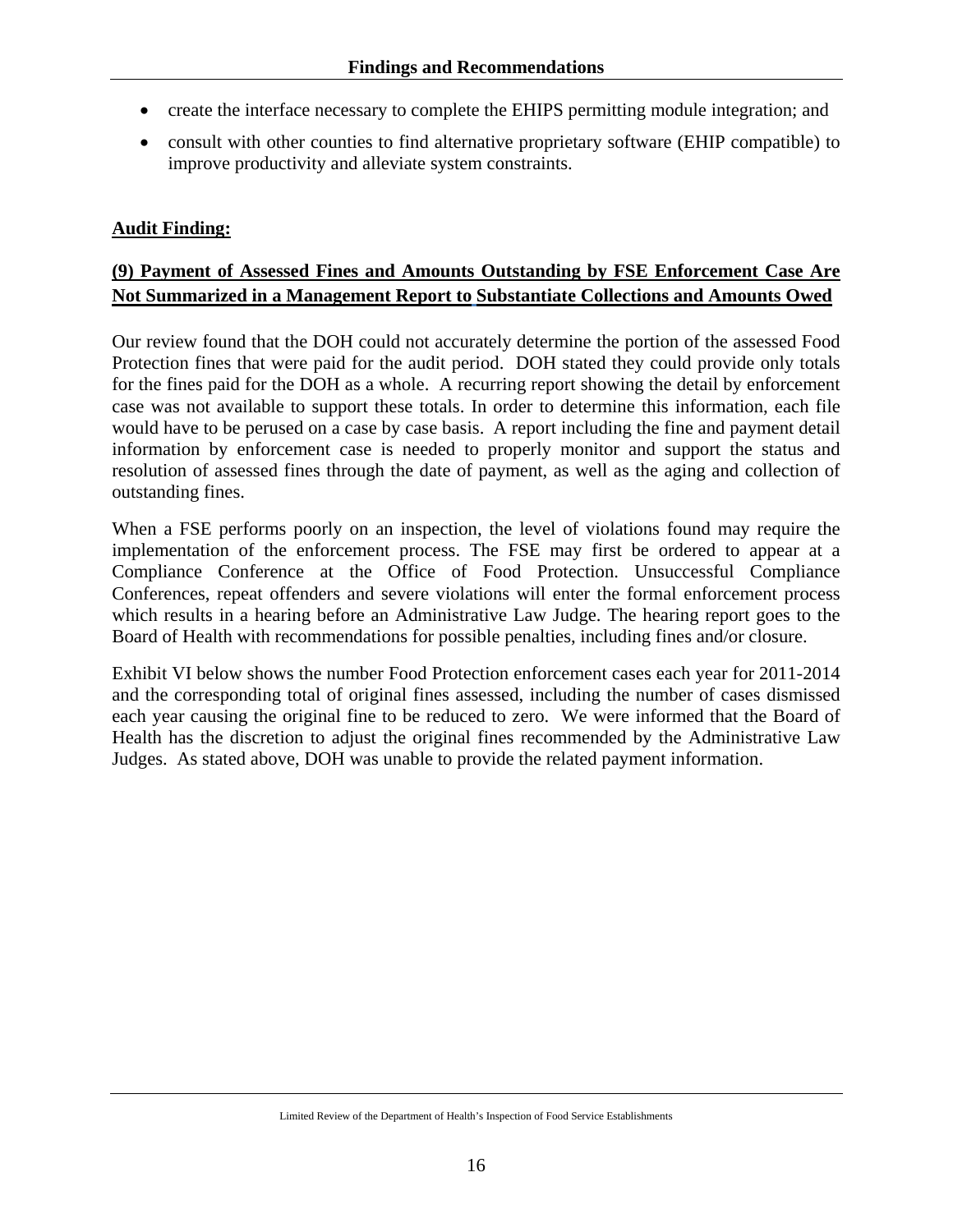#### **Exhibit VI**

### **Food Protection Enforcement Assessed Fines 2011-2014**

|      | <b>Original Assessed</b><br><b>Fines</b>              |                                                 |                                                      | <b>Adjustments</b><br><b>Waived Fines</b> |                                                                              |                                                                | <b>Net Assessed Fines</b><br><b>After Adjustments</b> |                                                                                |
|------|-------------------------------------------------------|-------------------------------------------------|------------------------------------------------------|-------------------------------------------|------------------------------------------------------------------------------|----------------------------------------------------------------|-------------------------------------------------------|--------------------------------------------------------------------------------|
| Year | [A]<br><b>Number</b><br><sub>of</sub><br><b>Cases</b> | [B]<br><b>Total</b><br>Original<br><b>Fines</b> | C <br><b>Number</b><br><sub>of</sub><br><b>Cases</b> |                                           | [D]<br>Original<br><b>Fine</b><br><b>Amount</b><br><b>Reduced to</b><br>Zero | [E]<br><b>Number</b><br><b>of</b><br><b>Cases</b><br>$[A]-[C]$ |                                                       | $\mathbf{[F]}$<br><b>Total</b><br><b>Adjusted</b><br><b>Fines</b><br>$[B]-[D]$ |
| 2011 | 27                                                    | \$64,860                                        | $\overline{2}$                                       | \$                                        | 14,650                                                                       | 25                                                             | \$                                                    | 50,210                                                                         |
| 2012 | 121                                                   | \$195,300                                       | 3                                                    | \$                                        | 15,600                                                                       | 118                                                            | \$                                                    | 179,700                                                                        |
| 2013 | 125                                                   | \$255,955                                       | 5                                                    | \$                                        | 32,325                                                                       | 120                                                            | \$                                                    | 223,630                                                                        |
| 2014 | 75                                                    | \$171,315                                       | $\overline{0}$                                       | \$                                        |                                                                              | 75                                                             | \$                                                    | 171,315                                                                        |

Source of Data: DOH's Enforcement Tracking Database

#### **Audit Recommendation(s):**

We recommend that the DOH implement a recurring reporting process that provides Food Protection related data quantifying assessed fines and payments and also produces an Aging Report of outstanding fines, both by individual FSE case and in total. This level of reporting is necessary for proper monitoring, collection and audit trail purposes.

#### **Audit Finding:**

### **(10) Nassau County DOH Does Not Have an Expedited Process for Handling Common Violations, as is the Case with Suffolk and Westchester Counties**

Our review found that there is no expedited process that allows an FSE to admit to certain common violations and pay a nominal fee, as is the case in Suffolk and Westchester counties. These include such common violations as operating without a permit, not having a FMT certificate, bare hand contact and shellfish violations. Instead, Nassau County requires the FSEs to go through the same process (from the time of the initial violation that escalated to

Limited Review of the Department of Health's Inspection of Food Service Establishments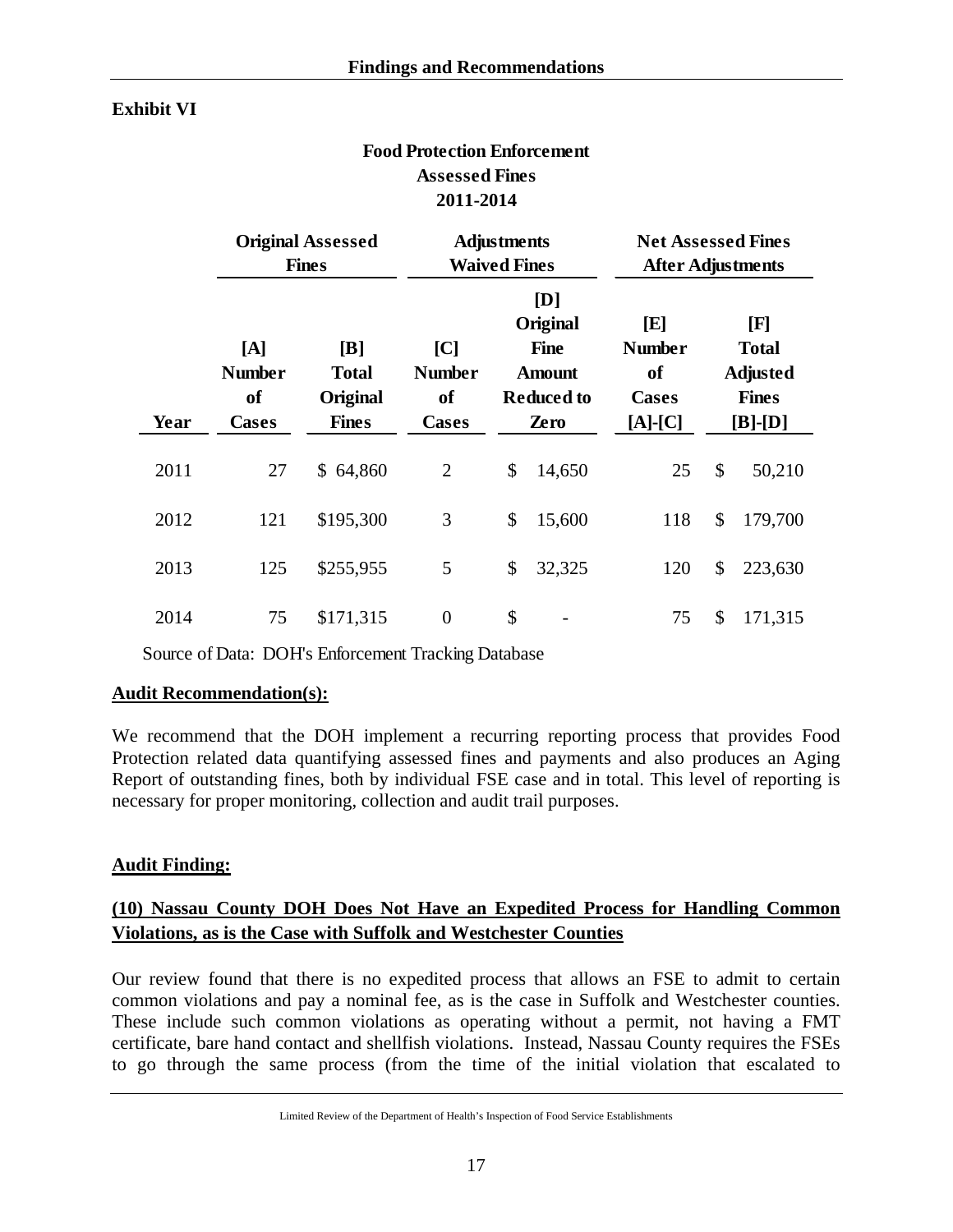enforcement, to the time the fine is assessed) which DOH stated is long and arduous, sometimes taking 18 months before the FSE is fined or closed. We also noted that some of the delay in the enforcement process was due to the failure to finalize the annual contracts for the Administrative Law Judges in a timely manner.

Visits to Suffolk and Westchester Counties and follow-up telephone conversations and emails revealed that:

- Suffolk County utilizes a "Notice of a Formal Hearing" form with a tear off section labeled "Waiver of Formal Hearing" that states the FSE may plead guilty to the cited violations of the Sanitary Code and submit to accept the Civil Penalty of \$300, waiving the full hearing. Westchester County also has a similar expedited process.
- Suffolk County stated that they sent out 1,063 hearing letters during the period 2012 -2014 of which approximately 80% waived the hearing and paid the waiver amount of \$300, 10% appeared at the hearing (with many eventually paying the waiver anyway), and 10% were held in absentia and a hearing decision was written (absentia hearings cost the respondents \$450 instead of \$300).

Based on the data supplied by Suffolk County, implementation of this expedited process generated waiver fees of approximately \$300,000. The potential savings to Nassau County for a similar process would be generated from the elimination of full hearings for common violations and their related costs. These costs include the amounts that would no longer have to be paid to the Administrative Law Judge based on contracted hourly rates and the prorated portion of wages for the DOH employees who would normally have been involved in such hearings (DOH's attorney and staff) plus the revenue from fees of \$300/ waiver.

### **Audit Recommendation(s):**

We recommend that the DOH:

- implement procedures to develop an expedited enforcement process for common violations; and
- investigate utilizing a multiyear contract for Administrative Law Judges.

### **Audit Finding:**

### **(11) Three Year Rotation of Inspectors is Not Adequate to Protect Against Fraud and Abuse**

When asked what monitoring methodology DOH utilizes to protect against possible collusion between inspectors and their assigned restaurants, the auditors were told this is accomplished through the rotation of inspectors' territories every three years. However, the rotation of an inspector's territory does not adequately address this concern. Collusion could result in inspectors accepting payments, accepting free food, or arranging discounts on personal events to be held at that location in return for the inspector ignoring the violations.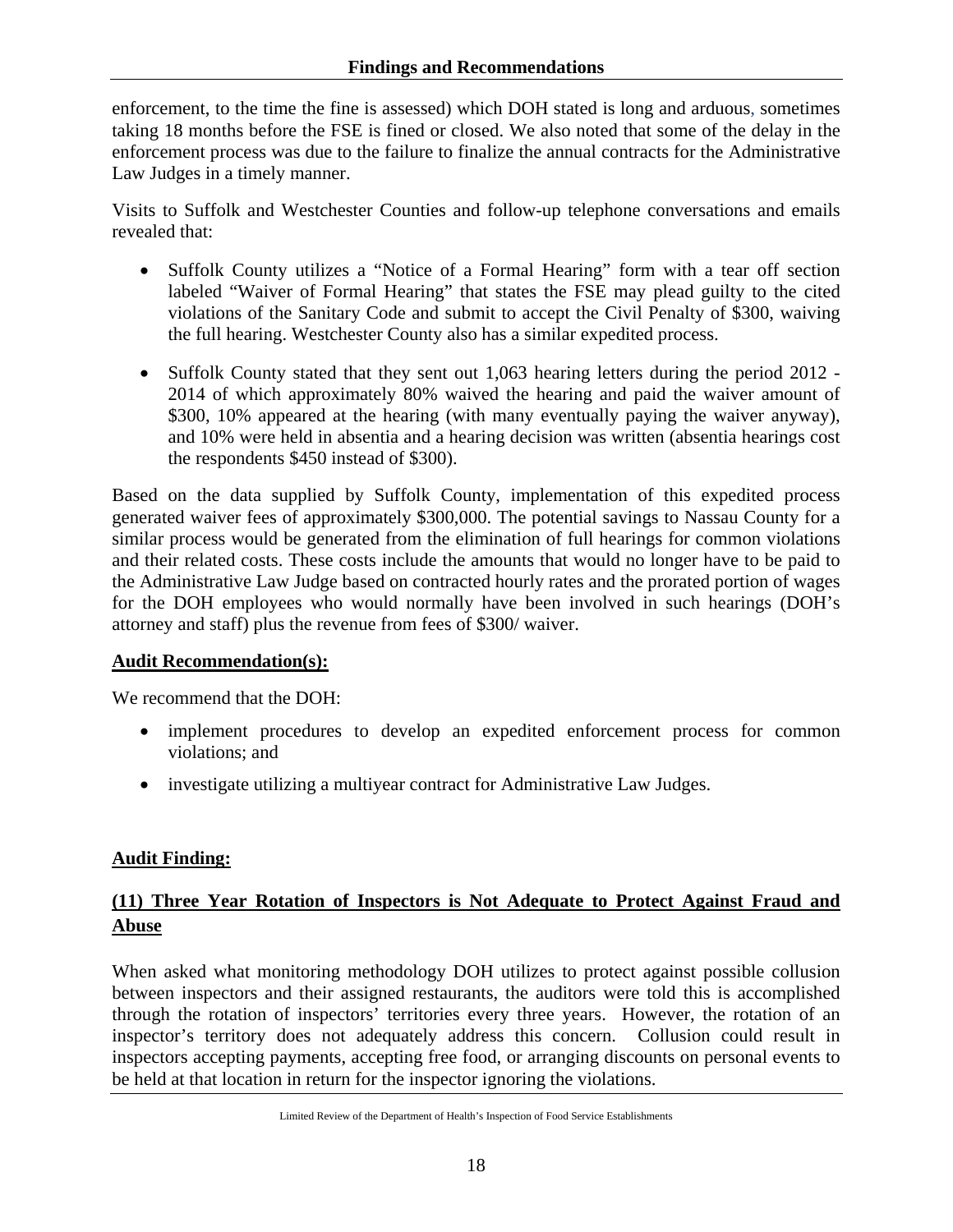As proper internal controls require work performed by one person to be reviewed and signed off by a superior, we believe supervisors need to randomly go into the field to validate the inspectors' observations. One of the counties we interviewed periodically "shadows" an inspector's day by performing independent inspections shortly after the inspector leaves an FSE. This shadowing determines if the inspector is identifying appropriate violations and ensures consistency with departmental standards.

#### **Audit Recommendation(s):**

We recommend that Food Protection rotate inspectors more frequently and explore the use of quality control shadow field inspections to provide more periodic oversight of the inspectors' work, ensuring consistency, and helping to minimize the potential for collusion.

#### **Ancillary Recommendation (12)**

DOH Food Protection utilizes a sliding scale rating system to establish how well an FSE performed during an inspection. Depending on the number and type of violations noted during an inspection, a rating of A to E is assigned. An A rating is the highest, which allows for up to two critical and five non-critical violations. An example of an E, the worst rating, could be no critical violations but 16 non-critical violations or six critical violations and no non-critical violations.

As DOH assigns a grade to each FSE at each inspection, DOH should consider a program similar to New York City, whereby the ratings are posted on each establishment for the public to view before entering.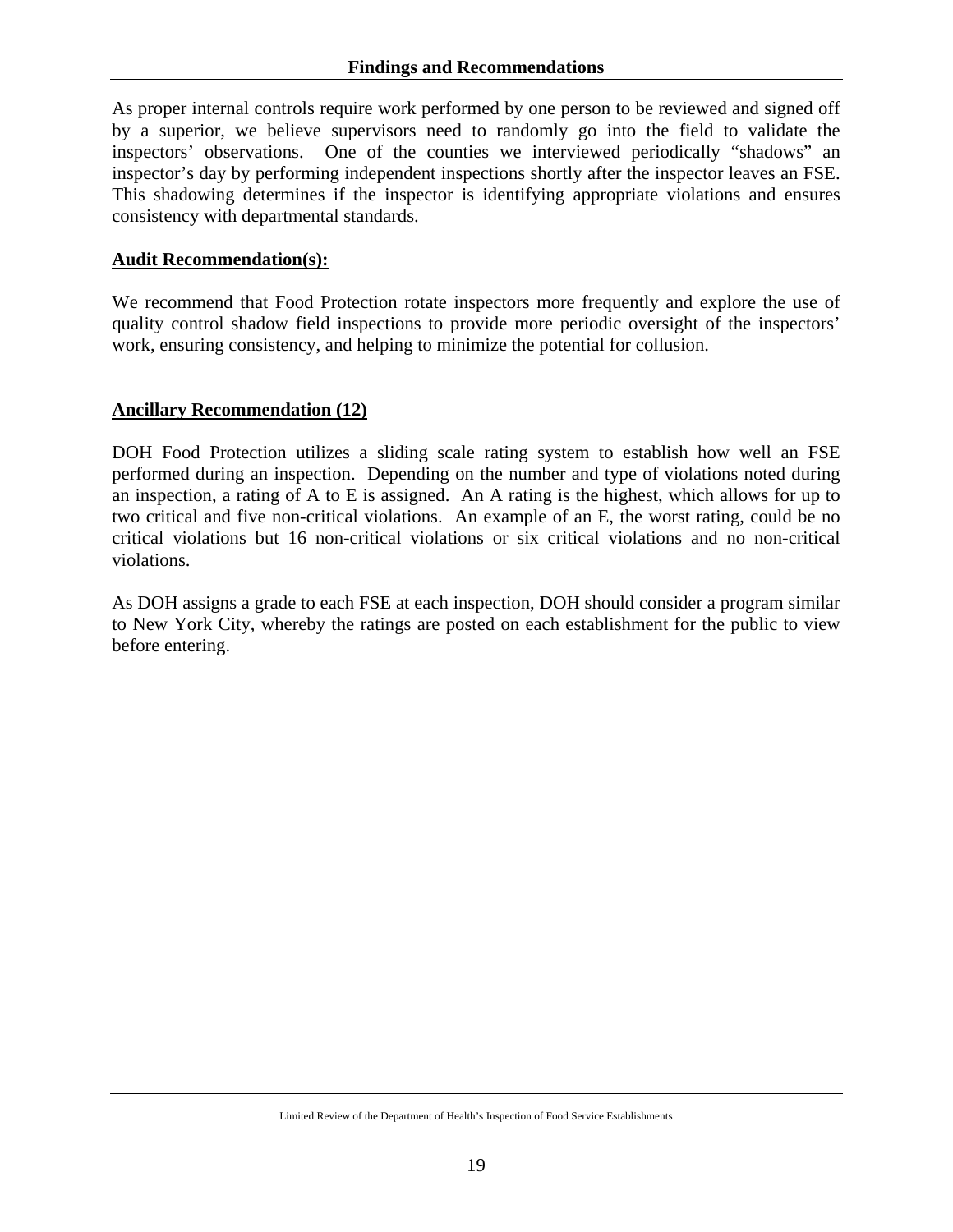# **Description of High, Medium and Low Risk Establishments, As Per the New York State Environmental Health Manual**

#### **High-Risk Establishments**

Establishments which serve potentially hazardous foods that require a great deal of processing on the premises, including: manual handling, cooling, re-heating, holding for service – hot or cold, transportation of hot or cold ready-to-eat meals and preparation of foods several hours or days before service. Epidemiologic experience has demonstrated that menu items served by these facilities are common vehicles of foodborne illnesses. This category includes establishments that often serve large numbers of meals to the aged, children, or the infirm.

Examples of establishments in the high-risk category include: those which prepare roasted meats, sauces, gravies, casseroles, potentially hazardous baked goods and foods which contain meat, fish, poultry, dairy products, eggs or shellfish.

#### **Medium-Risk Establishments**

These establishments often serve potentially hazardous foods; however, there is a rapid turnover between preparation and service. This group also includes low-risk foods that may or may not be potentially hazardous, but require extensive handling, such as baked goods and pizzas. Many of these establishments serve a large volume of food and, therefore, require close attention, although their foodborne illness risk is low.

Examples of establishments in this group include: fast food restaurants, submarine shops, pizza parlors, some retail bakeries, some mobile food establishments, and short-order breakfast and lunch establishments.

#### **Low-Risk Establishments**

 $\overline{a}$ 

Most of these establishments serve no potentially hazardous foods with the possible exception of prepackaged sandwiches and specialty items, such as pickled meats or eggs, cream-filled donuts and other snack foods. The regulatory concern in these establishments relates more to sanitation and maintenance.

Examples of establishments in this category include: bars, taverns, retail doughnut shops, some temporary food operations, and coffee shops.<sup>17</sup>

Limited Review of the Department of Health's Inspection of Food Service Establishments

<sup>&</sup>lt;sup>17</sup> Environmental Health Manual, NYS Department of Health, Office of Public Health, Center for Environmental Health, Technical Reference, Item No: CEHFP 852 TR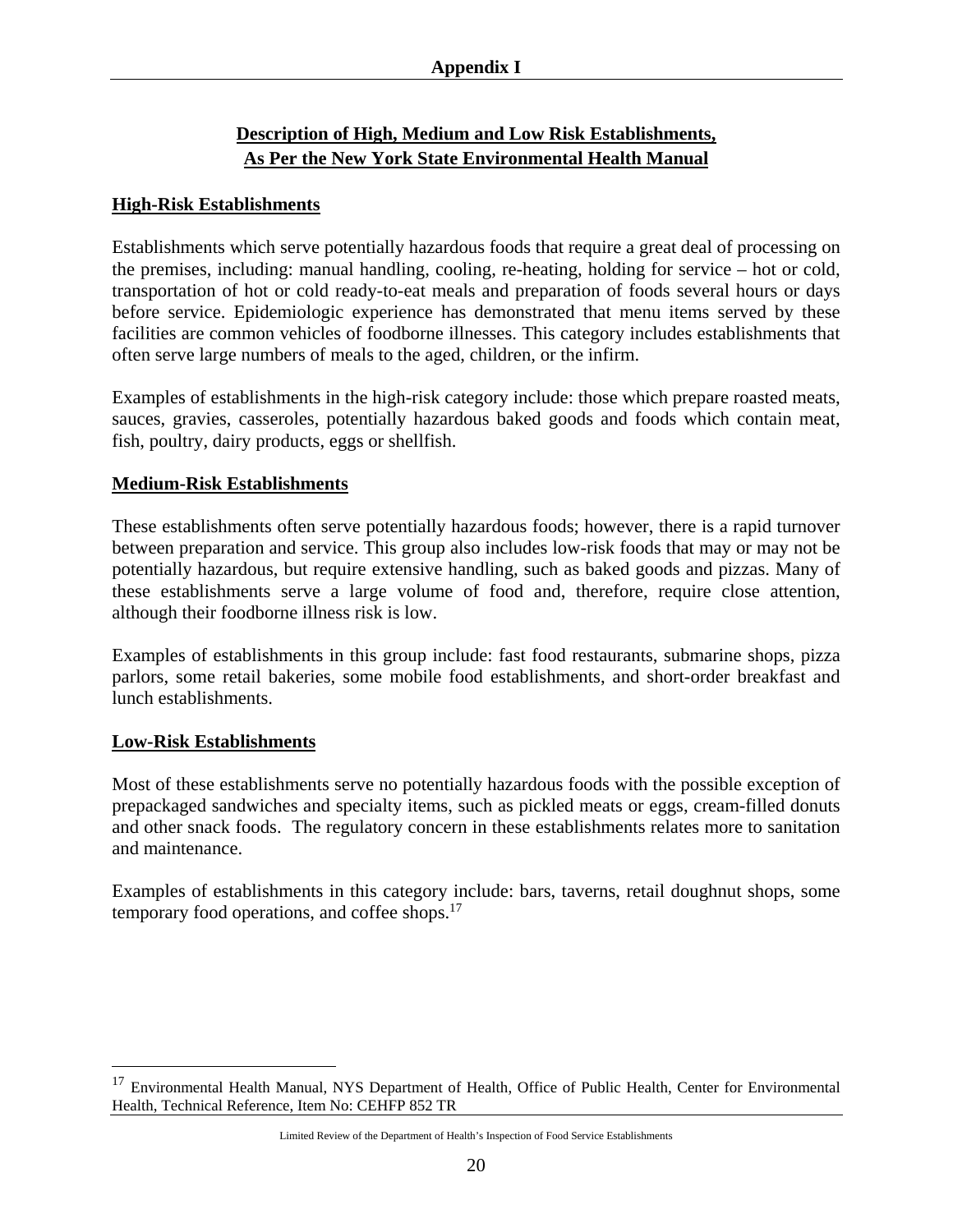|                                 | (As of June 30 each year) |                   |                         |  |  |
|---------------------------------|---------------------------|-------------------|-------------------------|--|--|
| <b>Service</b>                  | 2012<br>12 Months         | 2013<br>12 Months | 2014<br><b>6</b> Months |  |  |
| Inspections                     | 4,475                     | 5,378             | 3,248                   |  |  |
| Re-Inspections                  | 1,311                     | 1,443             | 815                     |  |  |
| <b>Field Visits</b>             | 411                       | 351               | 192                     |  |  |
| <b>Complaint Investigations</b> | 411                       | 446               | 203                     |  |  |
| Other                           | 121                       | 132               | 55                      |  |  |
| <b>Total</b>                    | 6,729                     | 7,750             | 4,513                   |  |  |

# **Annual Inspections by Service**

Source of Data: New York State - Environmental Health Inspection and Permitting System, known as EHIPS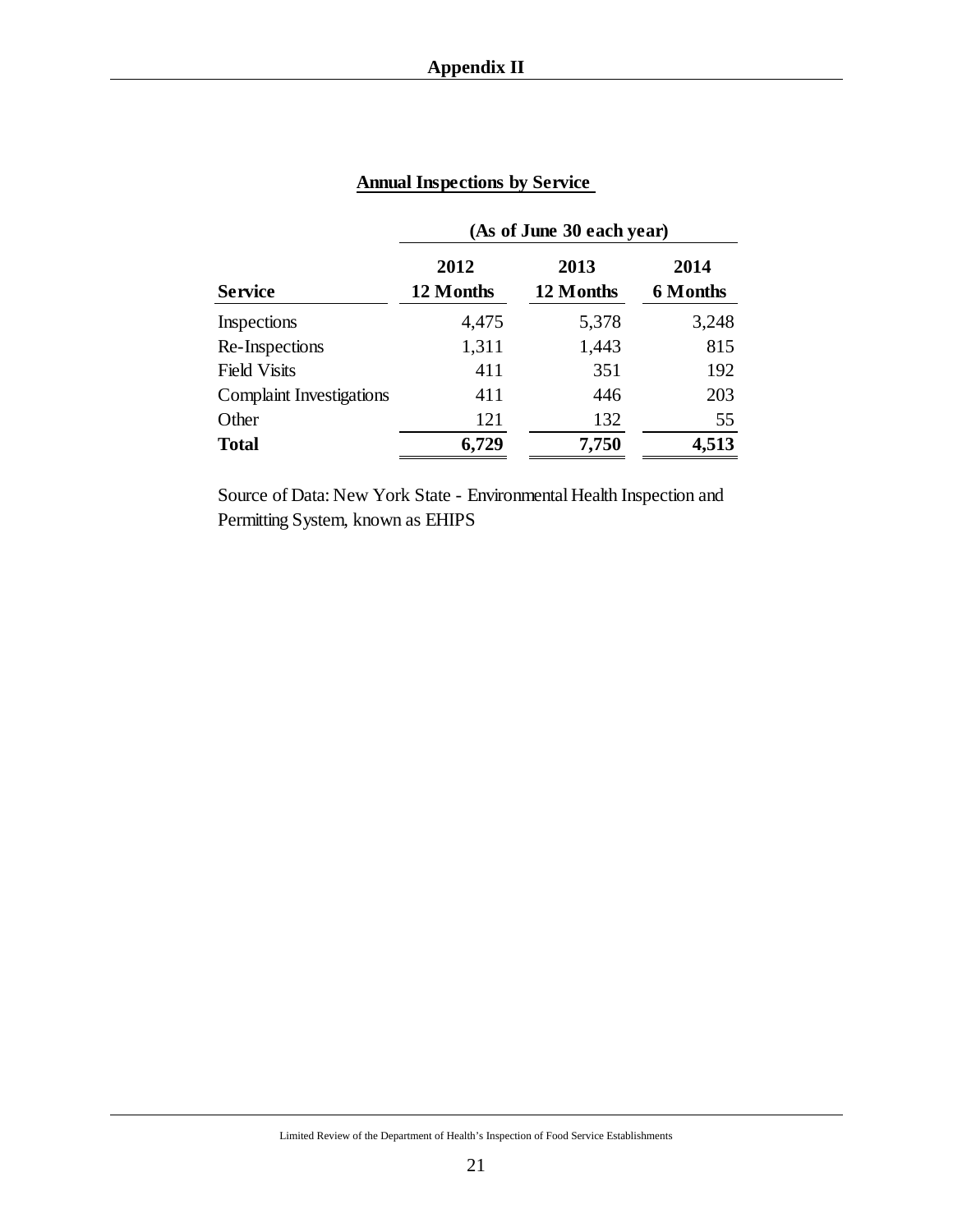# **Nassau County Department of Health Response to the Nassau County Comptroller 2015 – Food Protection Program Audit**

#### **Audit Finding:**

### **(1) At Least 74% of High Risk Food Establishments Did Not Receive the Recommended Second Annual Inspection**

#### **Audit Recommendation(s):**

We recommend that the DOH take the necessary steps to ensure that the NYS recommended number and type of inspections are performed for the County's food service establishments.

#### **DOH Response:**

The Comptroller's finding pertains to SECOND PRIMARY annual inspections at high risk facilities. High Risk facilities are inspected at least once a year. Facilities that fail inspection are put on a PRIORITY inspection list and are inspected at least every 90 days thereafter. This allows the program's staff to focus on inspection of facilities with greater numbers of violations which may represent a greater threat to public health. In 2012, 15,934 inspections were conducted; in 2013, 12,304 inspections were conducted and in 2014, 12,604 inspections were conducted. These include primary inspections, re-inspections, complaint inspections and emergency inspections. Currently, the Department regulates approximately 7,400 Food Service Operations.

#### *Auditor's Follow Up:*

*We acknowledge NCDOH's use of the non-mandated Priority Inspections process to mitigate risk by monitoring those facilities that failed previous inspections but we reiterate the fact that NYS recommends that all High Risk FSE's receive at least 2 annual inspections. Our review noted that 4855 High Risk FSEs did not receive the recommended second annual inspection during the audit period (2012-2013). We continue to recommend that the NCDOH take the necessary steps to ensure that the NYS recommended number and type of inspections are performed.*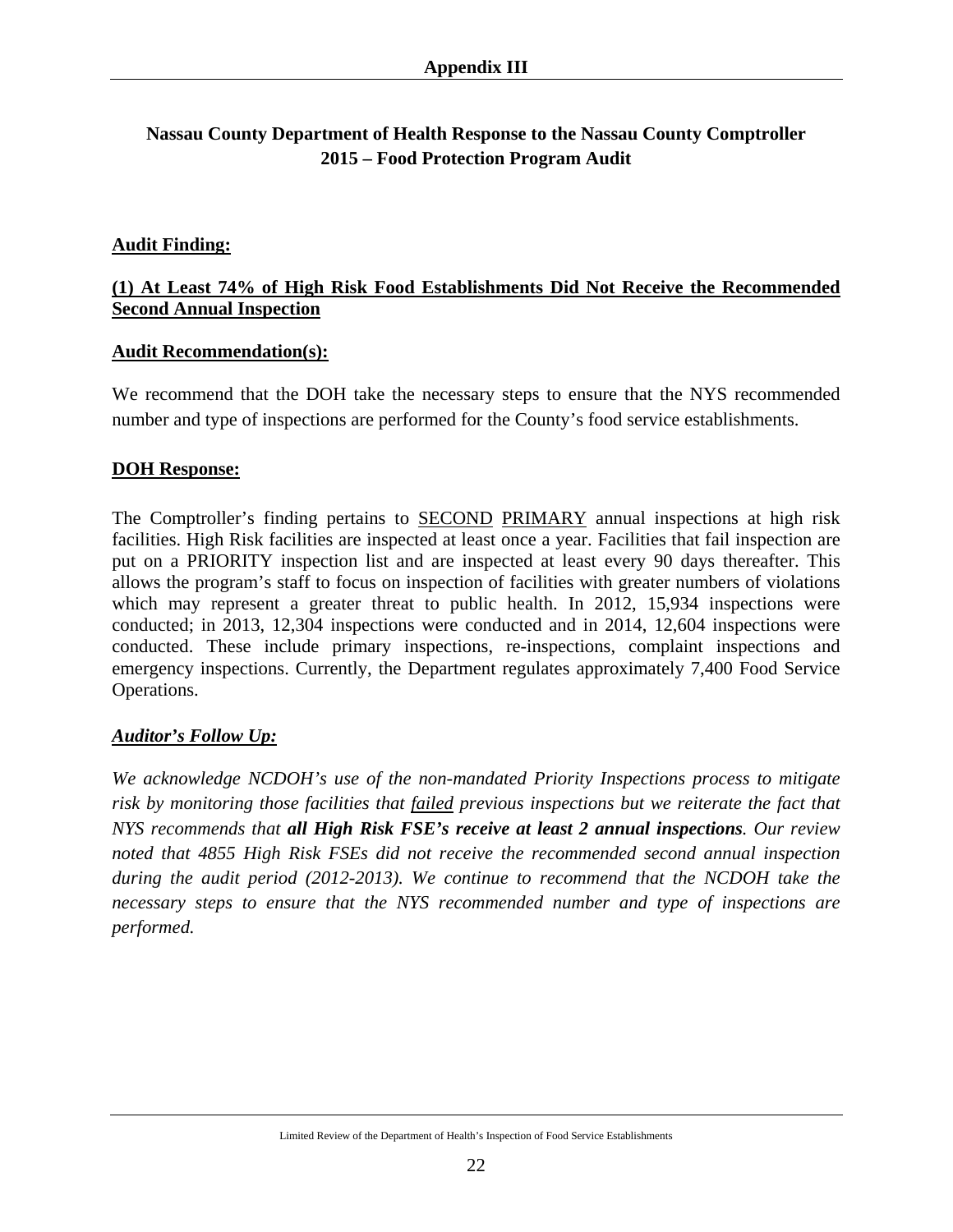### **Audit Finding:**

# **(2) Risk Classification Errors May Have Caused 12% Fewer Inspections on Low and Medium Risk FSEs**

#### **Audit Recommendation(s):**

We recommend that DOH take the necessary corrective actions to ensure appropriate risk levels are assigned to FSEs and the risk is entered and updated in EHIPS in a timely manner, as required by NYS.

#### **DOH Response:**

In response to the Comptroller's finding, the Department has reviewed procedures to verify that the appropriate risk levels are assigned in the EHIPS database. Risk categories are crossreferenced at the time of inspection and at the time of permit issuance.

### *Auditor's Follow Up:*

*Although the DOH's response does not identify the cause of the 12% of discrepancies found in our testing, we commend them for taking corrective actions to ensure appropriate risk levels are assigned to FSE's and the risk is entered and updated in EHIPS in a timely manner, as required by NYS.* 

### **Audit Finding:**

# **(3) DOH is not Compliant with Voluntary FDA Staffing Standards to Meet Food Inspection Targets**

#### **Audit Recommendation(s):`**

We recommend that Food Protection take the necessary steps to ensure staffing is adequate so that the recommended number of annual full inspections is performed.

#### **DOH Response:**

The Department utilizes current staffing levels to conduct Primary Inspections and to follow-up and focus re-inspections at facilities with Sanitary Code Violations.

Limited Review of the Department of Health's Inspection of Food Service Establishments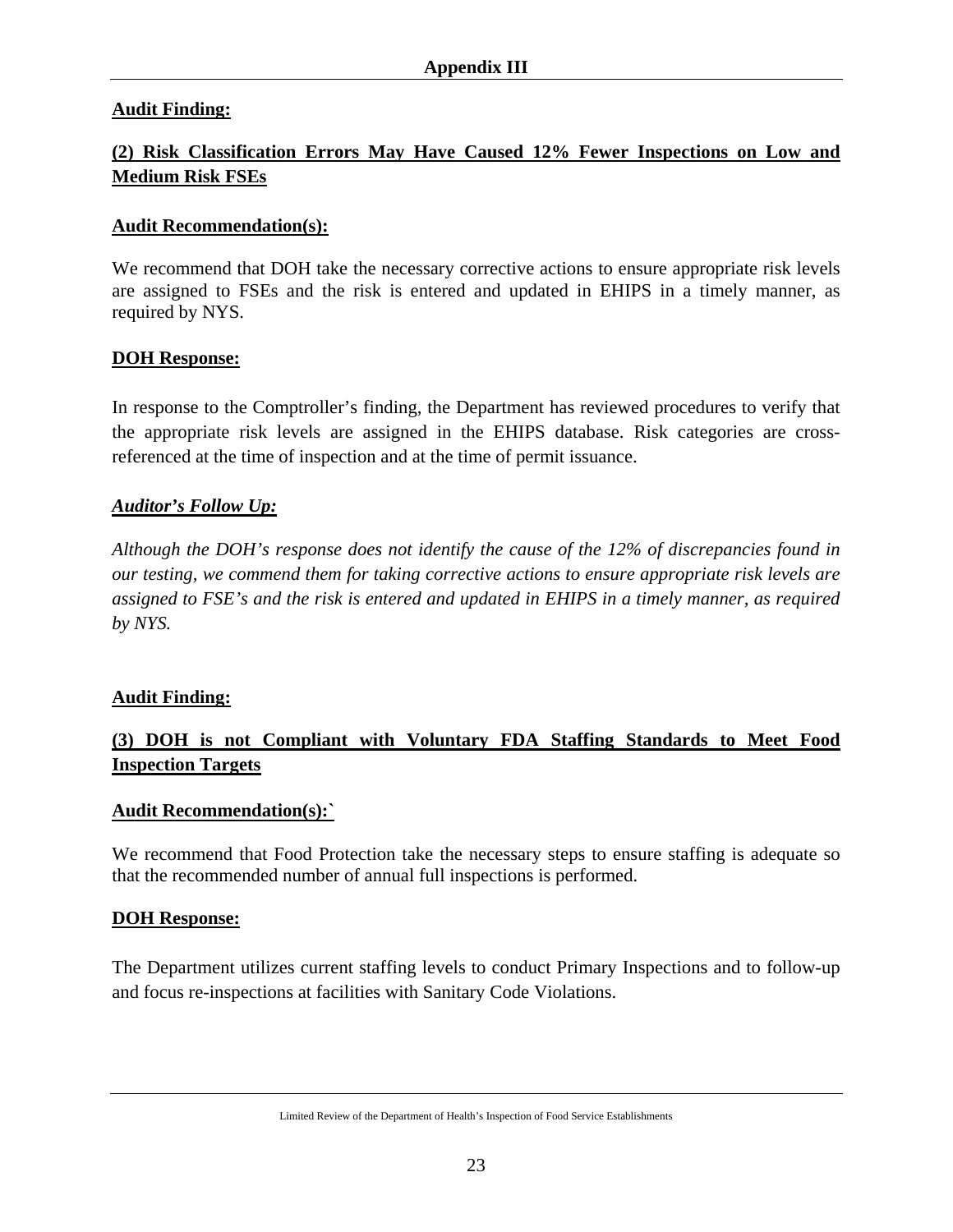### *Auditor's Follow Up:*

*We continue to recommend that NCDOH Food Protection take the necessary steps to ensure staffing is adequate so that all of the recommended numbers of annual full inspections are performed. We believe this is especially necessary in light of the wide disparity between FDA Staffing Standards and NCDOH staffing levels.* 

### **Audit Finding:**

# **(4) Almost 10% of Public Health Complaint Resolutions Were Not Adequately Tracked and Documented on the Complaint Log According to DOH Procedures**

### **Audit Recommendation(s):**

We recommend that the DOH:

- a) contact NYS to determine the criteria necessary to maintain complaint data on NYS EHIPS in order to meet NYS Environmental Health Standards;
- b) computerize the complaints handling process and require management oversight to ensure compliance with procedures;
- c) develop periodic exception reporting to ensure all complaints are addressed timely and to potentially provide proactive analysis tools identifying frequent offenders; and
- d) update the FBI complaint procedures to incorporate the deficiencies noted in the finding.

# **DOH Response:**

All complaints were investigated and resolved, however documentation of these efforts in the complaint log was incomplete, as noted in the finding. Although the use of the EHIPS complaint module is an option, the NYSDOH EHIPS system has several limitations and connectivity to EHIPS is often problematic. The NYSDOH has indicated their intention to replace or revise EHIPS with a more dependable and useful system. However, it is the NCDOH's desire to obtain a County owned and managed data system to track all Environmental Health Complaints, including complaints against FSE's. This would allow for greater efficiencies, exception reporting and monthly reporting of complaint status.

### *Auditor's Follow Up:*

*The complaint log is a managerial tool which provides summary level data to help quickly determine the status of what has been done and the open items requiring attention. The log can only provide reasonable assurance that open items are easily identifiable when the log is kept up to date. In the absence of a complete and accurate log, NCDOH's claim that all complaints were investigated and resolved can only be validated by reviewing each and every case file,* 

Limited Review of the Department of Health's Inspection of Food Service Establishments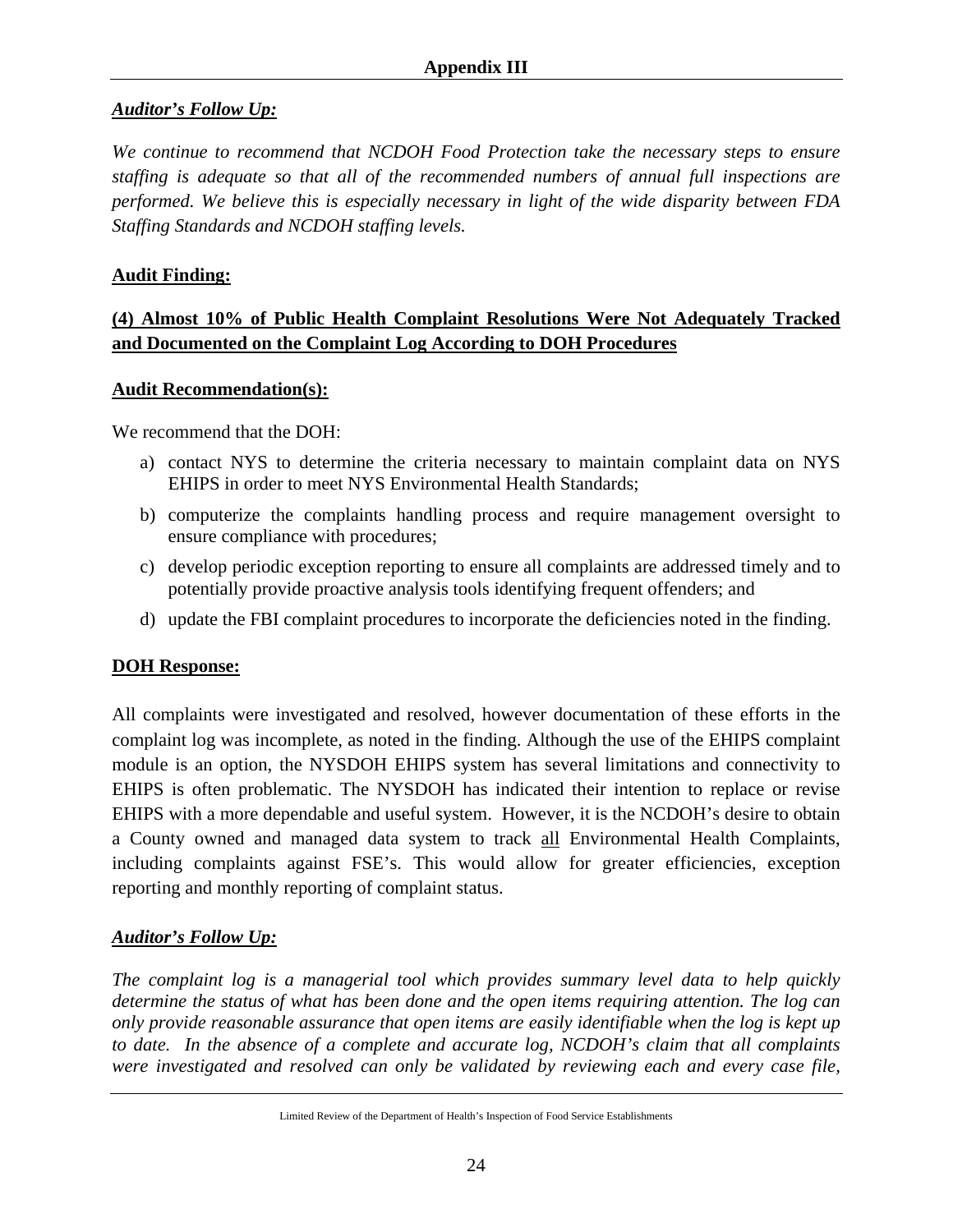*which is neither practical nor an effective way to manage. Since the implementation of a new or revised system by either the NYSDOH and/or the NCDOH will continue to require time, we continue to recommend computerization and monitoring of the complaints process to ensure that that the tracking and resolution of all complaints are adequately documented in the complaint log for management review purposes.* 

### **Audit Finding:**

### **(5) Required Food Manager Training at High Risk FSEs Could Not Be Confirmed**

#### **Audit Recommendation(s):**

We recommend that Food Protection:

- a) develop a database for all High Risk FSEs by establishment number and associate each FMT Certificate with those FSE numbers to create a functional and searchable database;
- b) establish procedures to crosscheck prominently displayed certificate numbers to the database after each inspection;
- c) periodically run exception reports to determine which establishments may not have current valid Certified Food Managers; and
- d) consider offering FMT registration on-line with on-line payment and provide the ability to take the FMT course on-line as well.

### **DOH Response:**

The Department requested the Nassau County Department of Information Technology (NCIT) develop a data system for the Food Managers Training (FMT) program. NCIT initiated development of this data system in early 2014 and delivery of a final product is pending. This system will allow for students to register for the training class and pay fees on-line, and allow NCDOH supervisors to track certificate information and cross reference certificates with FSE's. Currently, compliance with FMT regulations are verified at the time of inspection. The Department does not believe that an on-line course can adequately ensure proper training or testing of FMT Certificate candidates. In fact, the NCDOH has made a conscious effort to move away from accepting outside training courses since these courses have been open to fraudulent activity. Additionally, it is the determination of the NCDOH that the best operational model for education in the food training arena is in-classroom training.

# *Auditor's Follow Up:*

*We commend NCDOH for their pursuit of the data system for the FMT program and encourage its implementation and utilization to address parts (a), (b) and (c) of this recommendation.*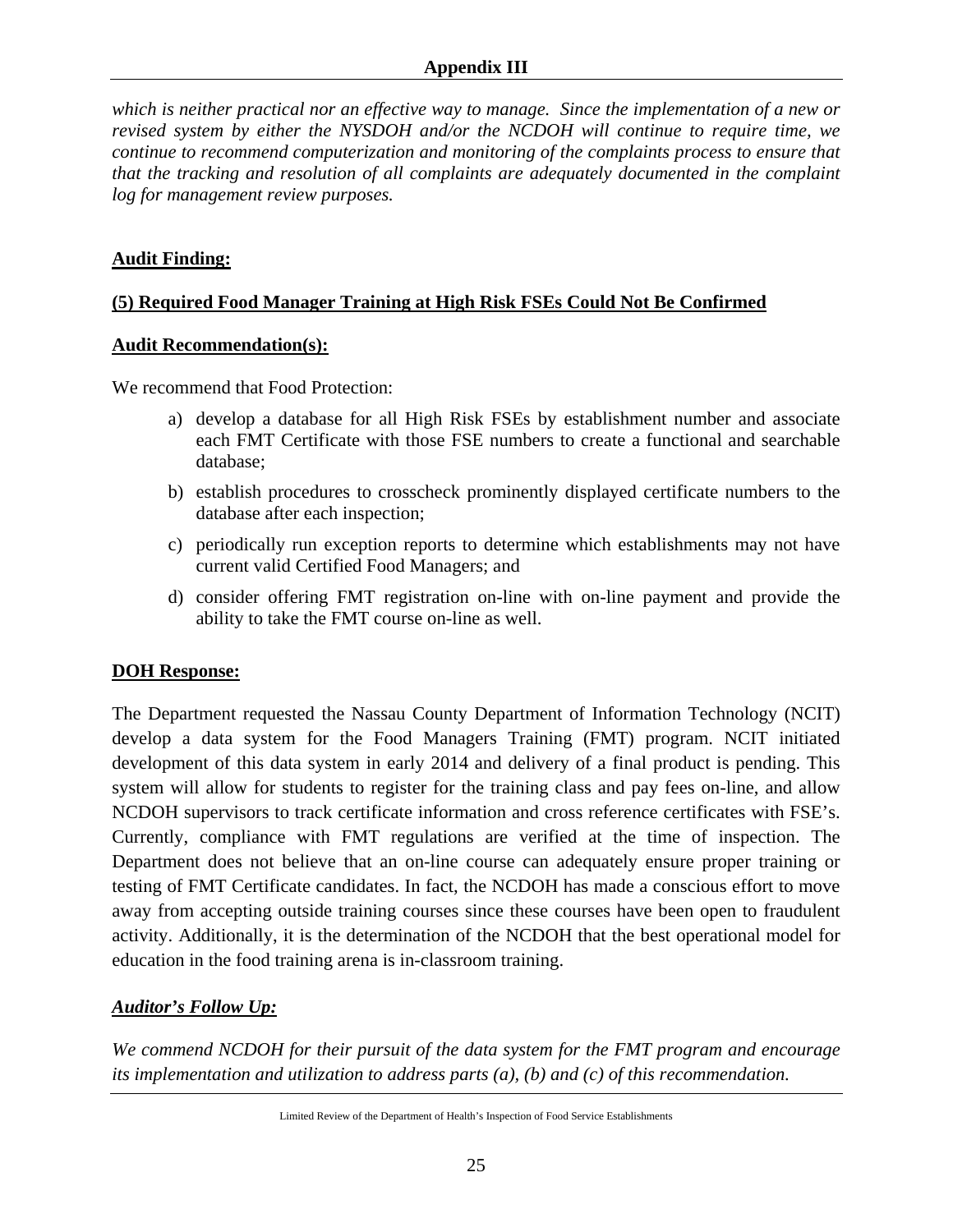*We concur with NCDOH's pursuit of on-line registration and payment and, respect and accept the explanation and decision by NCDOH to continue the use of in-classroom training only.* 

#### **Audit Finding:**

## **(6) Current DOH Procedures Do Not Allow Inspectors to Verify That The Certificate Holder is the Certified Food Manager Working On Site at the FSE**

#### **Audit Recommendation(s):**

We recommend that Food Protection:

- a) consider updating the Nassau County Public Health Ordinance to require that an individual with a current FMT certificate be present during all hours of operation. We noted that this is currently included in Suffolk County's Sanitary Code which states "there shall be a designated person in charge of the food establishment who holds a valid Food Manager's certificate issued by the Commissioner **during all hours of operation**"<sup>18</sup>; and
- b) modify Food Protection inspection procedures to include that the inspector require a photo ID matching the holder of the FMT certificate and record the FMT certificate number on the inspection report. This information should then be confirmed against the DOH records.

#### **DOH Response:**

As stated in the finding, the Nassau County Public Health Ordinance (NCPHO) does not require a FSE to have a Certified Food Manager on site during all hours of operation. Revision of the NCPHO to include this requirement is under consideration to address this issue. When this requirement is enacted, the Department will need to train and test many more food service workers. Since, the FMT Class is currently at full capacity, additional classes will need to be scheduled, additional training staff will need to be assigned and/or a larger facility would have to be utilized for the program.

#### *Auditor's Follow Up:*

*We commend the NCDOH's decision to consider updating the Nassau County Public Health Ordinance to require that an individual with a current FMT certificate be present during all hours of operation. We reiterate that the lack of such a requirement weakens the objective and effectiveness of an otherwise commendable FMT program. Although such a change may cause* 

 $\overline{a}$ <sup>18</sup> Suffolk County Sanitary Code, Article 13 General Food Regulations §760-1300.

Limited Review of the Department of Health's Inspection of Food Service Establishments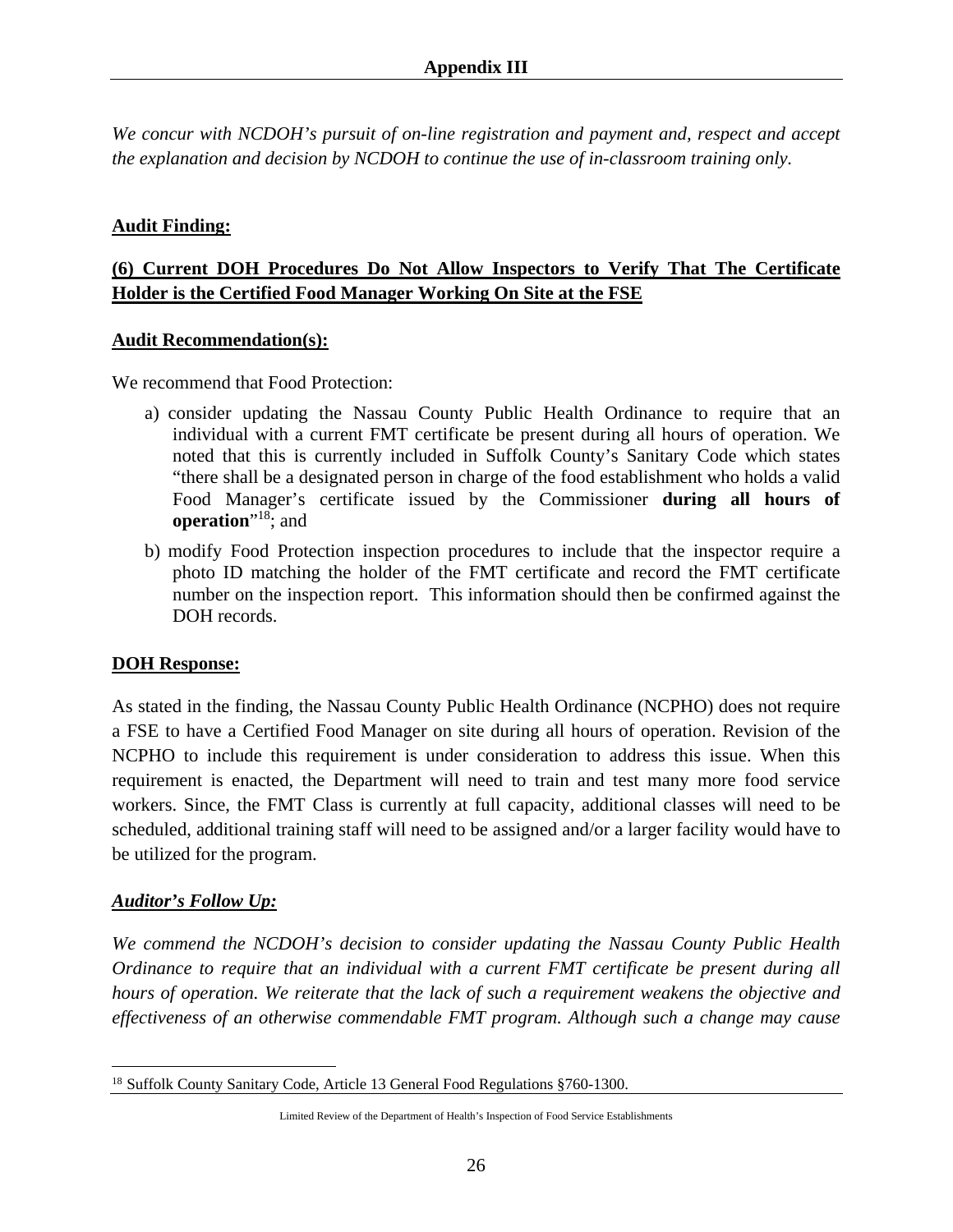*the need for additional FMT classes and training staff, we believe that the public interest and its safety should be the primary driver for improvements.* 

*As the NCDOH response did not address recommendation (b), we reiterate that NCDOH modify its inspection procedures to include that the inspector require a photo ID matching the holder of the FMT certificate and record the FMT certificate number on the inspection report.*

### **Audit Finding:**

### **(7) Manual and Disjointed Data Management Processes Compromise Completeness and Accuracy of FSE Data Used by Food Protection**

### **Audit Recommendation(s):**

We recommend that Food Protection:

- a) establish procedures to ensure that FSE control total counts from MIPS and EHIPS are compared, at least annually, and that differences are reconciled to ensure the appropriate number of FSEs is recorded in EHIPS. This will create a reliable baseline for use to ensure that the appropriate number of recommended annual inspections are scheduled and performed for all FSEs. We also recommend that sufficient evidence supporting the reconciliation is maintained for audit trail purposes;
- b) establish controls to ensure that all inspection reports are scanned into EHIPS in a timely manner;
- c) reconcile differences between EHIPS and the corresponding inspection counts reported quarterly to the County's Performance Management System. We also recommend that sufficient evidence supporting the reconciliation is maintained for audit trail purposes; and
- d) review the paper handling process and implement changes to improve the accuracy of the filing process.

# **DOH Response:**

The annual inspection list generated for each inspector (formerly the MIPS Territory Report) began being generated directly from EHIPS in January 2015.. MIPS is only used to generate renewal applications. Therefore, no reconciliation is necessary as of January 2015. The Food Protection program currently scans inspection data into EHIPS, but with the deployment of IPads that will be provided by NYSDOH, inspection data will be uploaded directly into the EHIPS system. This will eliminate that need for scanning paper inspection sheets and provide greater efficiencies for the Food Protection program. It should be noted, however, that even with the use of IPads, the reporting limitations and connectivity problems associated with the EHIPS system will continue to hinder the Department's ability to manage data and provide readily available

Limited Review of the Department of Health's Inspection of Food Service Establishments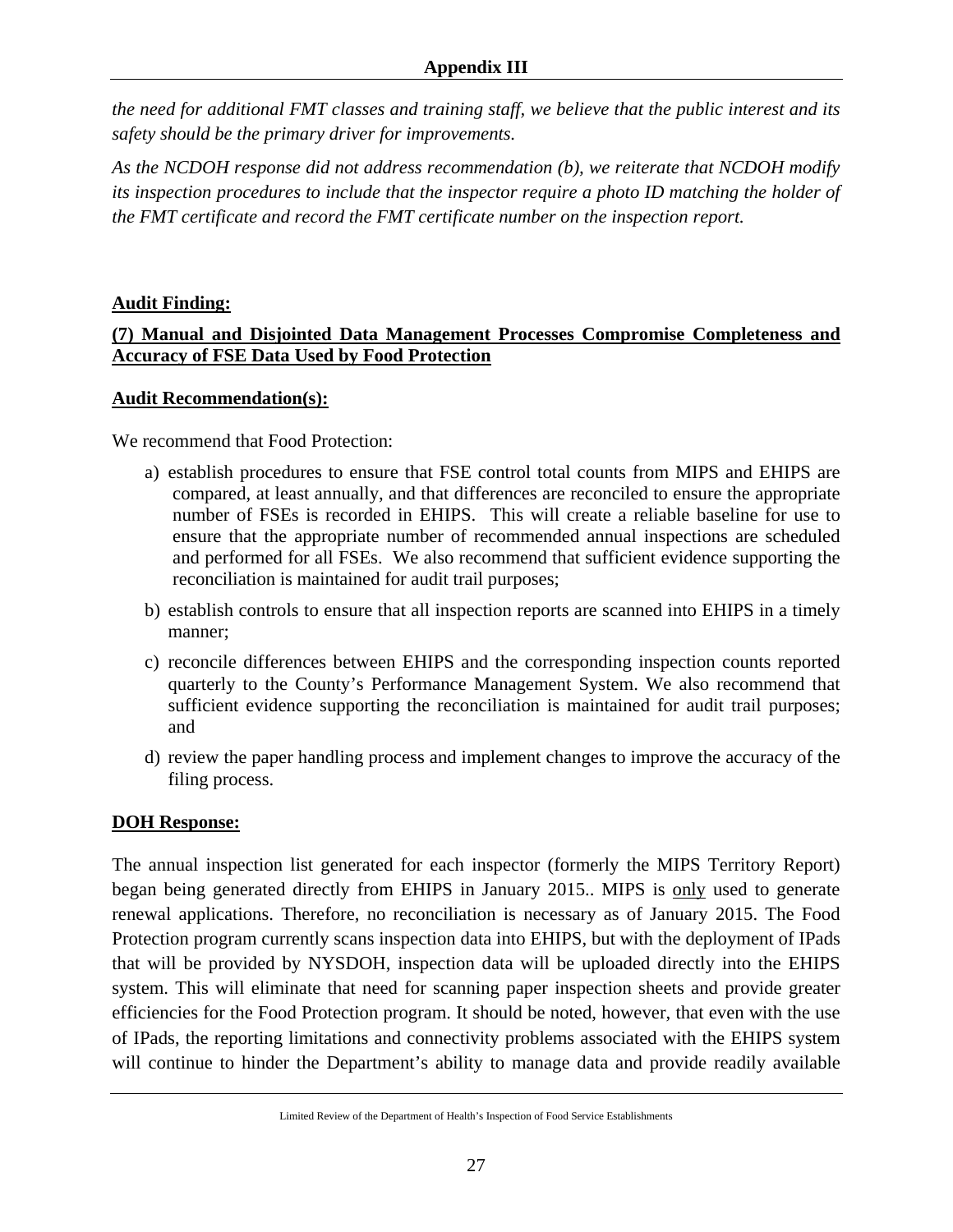public information. Ultimately, the Department should have a County owned and controlled data system for regulated facility inspection data and permit processing. Furthermore, a County/Department data system should be integrated with the County's GIS and WEB technologies.

### *Auditor's Follow Up:*

*We commend NCDOH on its pursuit of iPads to provide greater efficiencies, including the elimination of the need to scan paper inspection sheets into EHIPS. We also encourage the pursuit of a County owned and controlled data system. We also commend NCDOH for creating the annual FSE Territory List directly from EHIPS as of January 2015 and agree that this improvement negates the need for a reconciliation between MIPS and EHIPS going forward.* 

*The NCDOH response did not specifically address recommendation (c). Thus we reiterate that NCDOH reconcile differences between EHIPS and the corresponding inspection counts reported quarterly to the County's Performance Management System.* 

*The NCDOH response did not specifically address recommendation (d). Thus, we reiterate that NCDOH implement changes to improve the accuracy of the filing process.* 

## **Audit Finding:**

### **(8) The Lack of Mobile Technology Hampers Adequate Supervision of FSEs**

### **Audit Recommendation(s):**

We recommend that Food Protection work with the Nassau County Department of Information Technology ("NCIT") and/or New York State's Information Technology Department to:

- a) investigate the use of mobile devices that interface with EHIPS compatible proprietary software, including the ability to interactively document violations, draft sketches, attach photos and remotely update the master files on the propriety system. This will enable inspectors to spend more time performing inspections and less time on paperwork and travel allowing for a more consistent, accurate and efficient process;
- b) rectify connectivity issues and implement the use of the printer purchased in 2013;
- c) request additional training for EHIPS reporting functionality;
- d) request the appropriate level of administrative access rights for EHIPS;
- e) create the interface necessary to complete the EHIPS permitting module integration; and
- f) consult with other counties to find alternative proprietary software (EHIP compatible) to improve productivity and alleviate system constraints.

Limited Review of the Department of Health's Inspection of Food Service Establishments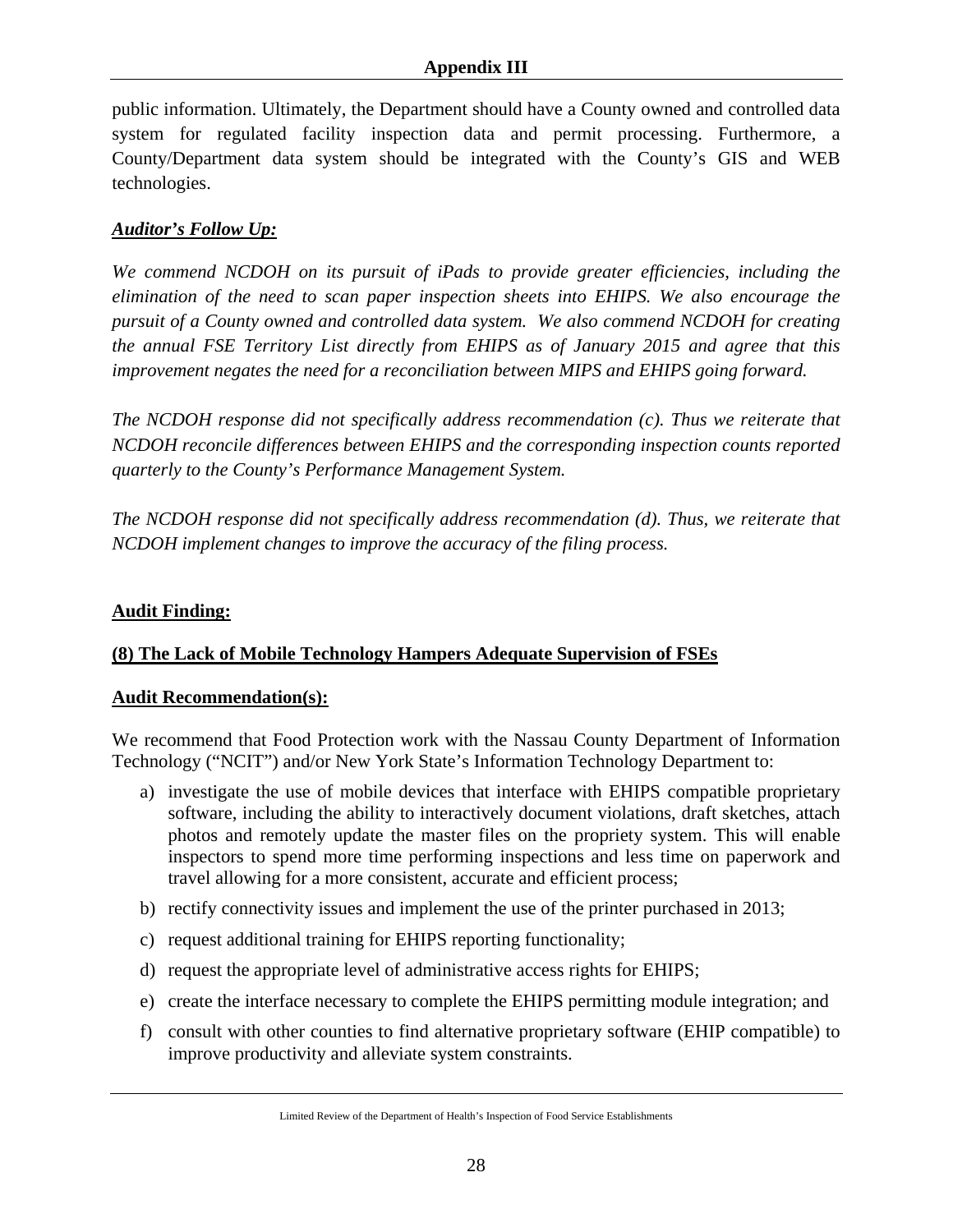### **DOH Response:**

Approximately 35 iPads (for multiple EH programs, including Food Protection) have been requested from the NYSDOH for regulated facility inspection and electronic data entry into EHIPS. The printer and mailing machine are utilized for permit production. The Department has requested that the NYSDOH provide additional EHIPS training. Several staff already have the maximum "administrative access rights for EHIPS" permitted by NYSDOH. Once again, because EHIPS is a NY State owned and controlled data system, the Department continues to have connectivity and reporting difficulties that are inherent to the EHIPS system. The best solution to this problem is to have a County owned and controlled data system for regulated facility inspection data and permit processing that is integrated with the County's GIS and WEB technologies.

### *Auditor's Follow Up:*

*We commend NCDOH on its pursuit of iPads and encourage NCDOH to develop a County owned and controlled data system for regulated facility inspection data and permit processing that is integrated with the WEB for reporting to NYS EHIPS.* 

### **Audit Finding:**

# **(9) Payment of Assessed Fines and Amounts Outstanding by FSE Enforcement Case Are Not Summarized in a Management Report to Substantiate Collections and Amounts Owed**

### **Audit Recommendation(s):**

We recommend that the DOH implement a recurring reporting process that provides Food Protection related data quantifying assessed fines and payments and also produces an Aging Report of outstanding fines, both by individual FSE case and in total. This level of reporting is necessary for proper monitoring, collection and audit trail purposes.

### **DOH Response:**

All Formal Enforcement Case information is maintained in a data system provided to the Department by NCIT. This data includes all fine amounts assessed and collected. Monthly reports are produced for Fines Assessed, Fines Collected, Outstanding Fines, and Unpaid Fines Referred to the Department Attorney. These reports currently do not segregate cases by program type, although, at the Comptroller's suggestion, the Department has requested NCIT to provide report production by program. This is a Division of Environmental Health informational data system and is not meant to supplant the Department's or the County's Fiscal processes. All unpaid assessed FSE fines are forwarded to the attorney for further legal action. If the FSE

Limited Review of the Department of Health's Inspection of Food Service Establishments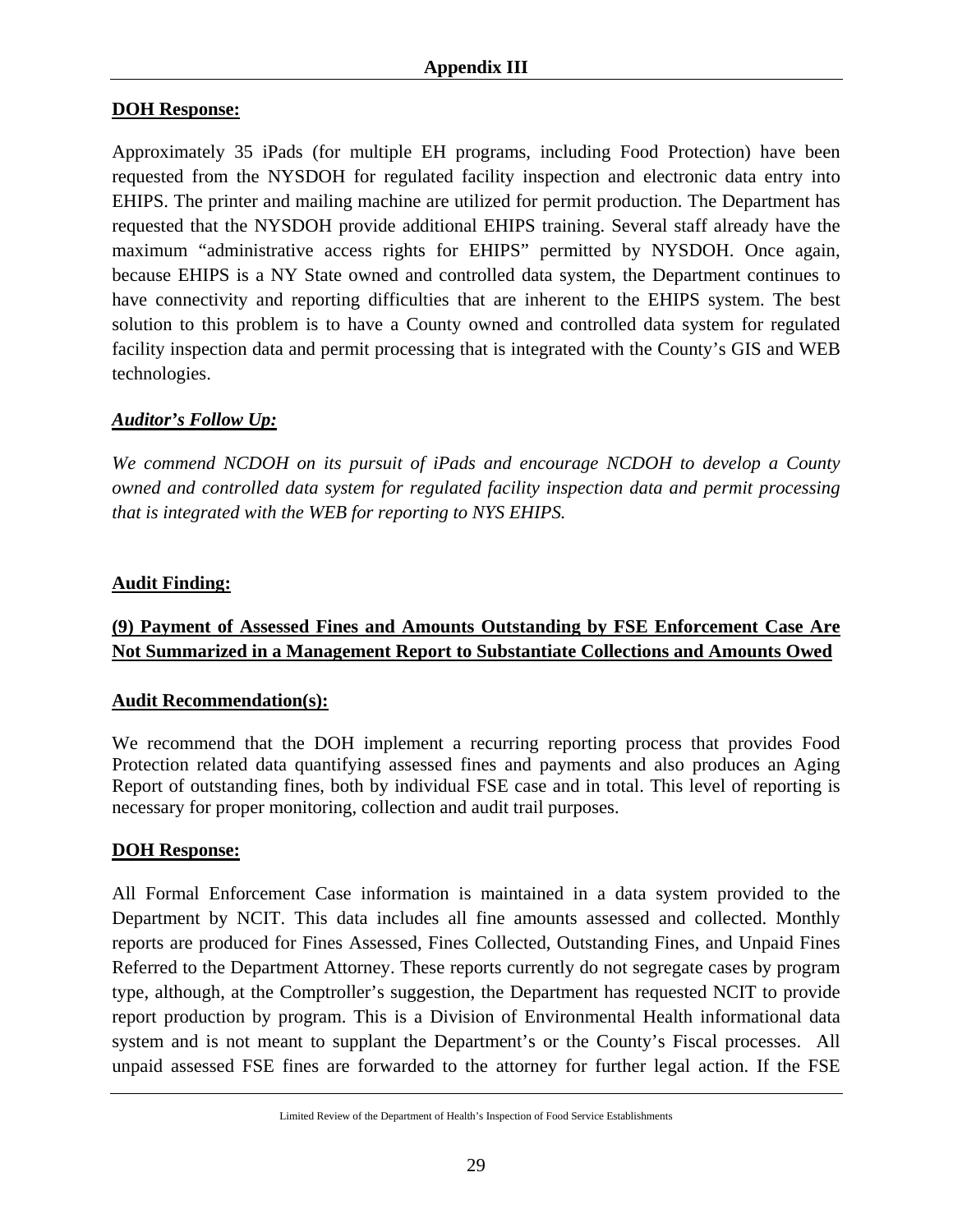facility is still in business, a permit revocation due process hearing is scheduled before an Administrative Law Judge which compels payment in full, or permit revocation and closure of the facility.

#### *Auditor's Follow Up:*

*Our review determined that the NCDOH did not have a reporting mechanism in place to provide the auditors with the portion of the assessed Food Protection fines that were paid on an enforcement case level. Our review found that although the enforcement case information was being maintained in a system, the data could not be easily retrieved from the system to provide a recurring consolidated report that aligned the assessed fine by enforcement case with the payment of the fine by the FSE and any amount that remained outstanding. We were told that each FSE file would have to be perused on a case by case basis in order to determine this level of information. As such, we were unable to verify the accuracy of unpaid fines by enforcement case that was provided to the auditors or that all unpaid fines were forwarded to the attorney for further legal action*. *Therefore,* w*e stand by the recommendation that NCDOH implement a recurring reporting process that provides Food Protection related data (assessed fines and corresponding payments) by individual enforcement case, and in total, as well as an Aging Report of outstanding fines. We also believe that a summary level report that lists each enforcement case and includes the necessary key data to form a complete picture for each enforcement case is essential for effective management review.* 

#### **Audit Finding:**

# **(10) Nassau County DOH Does Not Have an Expedited Process for Handling Common Violations, as is the Case with Suffolk and Westchester Counties**

#### **Audit Recommendation(s):**

We recommend that the DOH:

- a) implement procedures to develop an expedited enforcement process for common violations; and
- b) investigate utilizing a multiyear contract for Administrative Law Judges.

#### **DOH Response:**

a) The NCDOH Enforcement Program commenced an expedited system for issuing violation notices for simple charges, such as bare hand contact with ready to eat foods, out of temperature foods, failure to attend and pass the food managers training course. These type of single charge cases do not require a Recommendation for Enforcement to

Limited Review of the Department of Health's Inspection of Food Service Establishments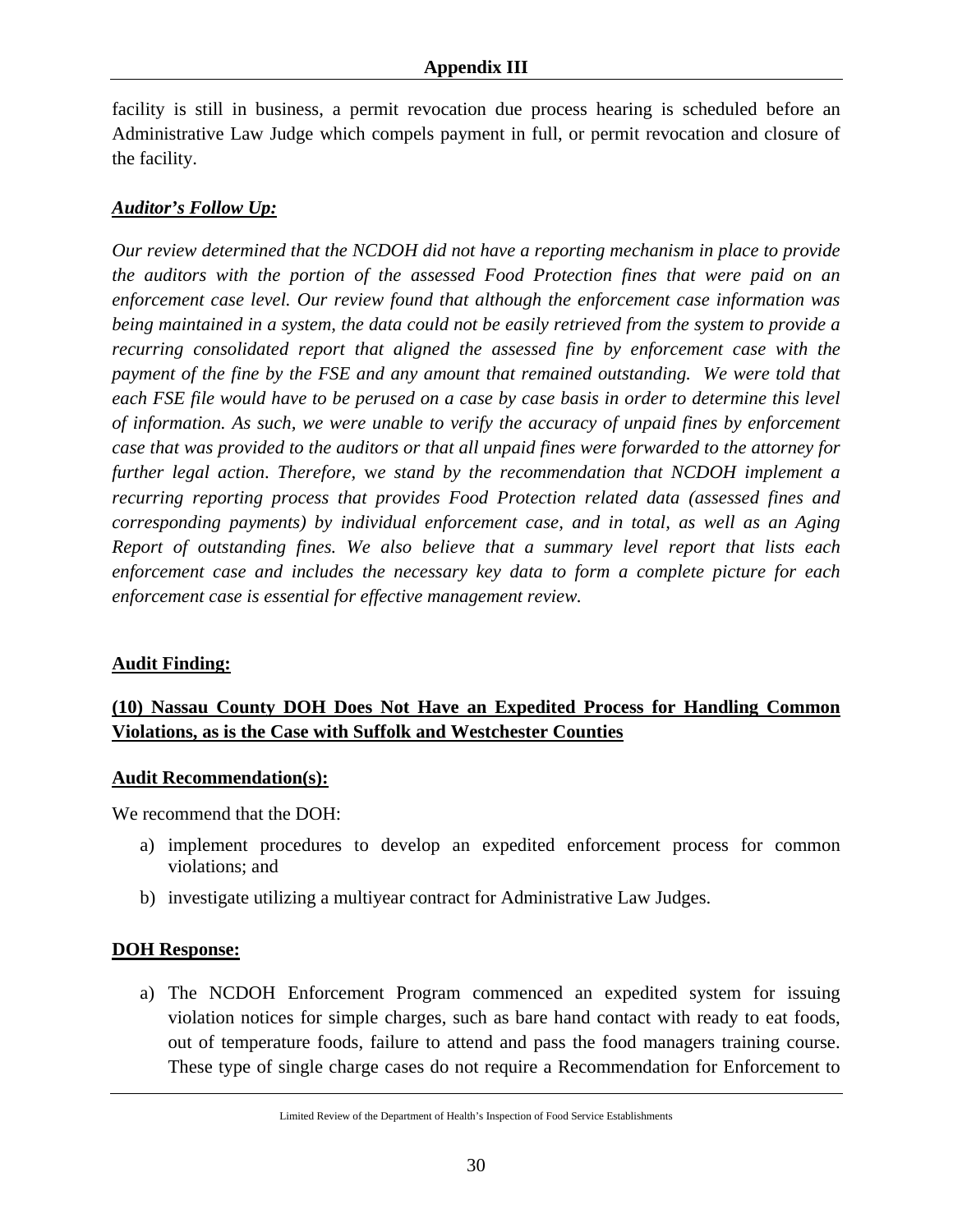#### **Appendix III**

be completed for commencing an enforcement case, and allow for an expedited process while comporting with state and federal due process requirements. However, the Nassau County Health Department, as a matter of public health policy, does NOT endorse a process whereby payment is submitted by a respondent in lieu of appearing before and Administrative Law Judge. The enforcement component and educational component is vital to the overall success of any sound enforcement program. It is strongly averred by the NCDOH that any expedited payment process which eliminates the need for a respondent to appear before an Administrative Law Judge on matters involving violations of Public Health Law or State Sanitary Code, and thus bypassing the educational and adjudicatory components of the enforcement process, represents a substantial shift in public health protection policy, and considered potentially injurious to public health.

b) The NCDOH will investigate issuing multi-year contracts for Administrative Law Judges.

### *Auditor's Follow Up:*

*Although NCDOH had mentioned plans to develop an expedited process for simple violations, such a process had not been implemented at the time of our audit. We sent an email to NCDOH on 5/13/15 to follow up on the above response and requested a copy of their expedited procedures and the date they were implemented. NCDOH responded to our request on 5/18/15 with a copy of their Appearance Ticket Form and stated it was implemented in January 2014. NCDOH did not provide the related procedures as we requested. We believed that the plans NCDOH mentioned at the time of our audit involved more than an appearance ticket and that they had not yet been implemented. Nonetheless, since the Appearance Ticket Form states that the FSE is still required to appear, we encourage NCDOH to reconsider its response to recommendation (a) and to allow the FSE to pay the fine in lieu of appearing before an Administrative Law Judge and waiting for the Board of Health's final decision.* 

*With respect to NCDOH's response to recommendation (b), we are pleased they accepted our recommendation and plan to investigate a more efficient practice of issuing multi-year contracts for Administrative Law Judges.*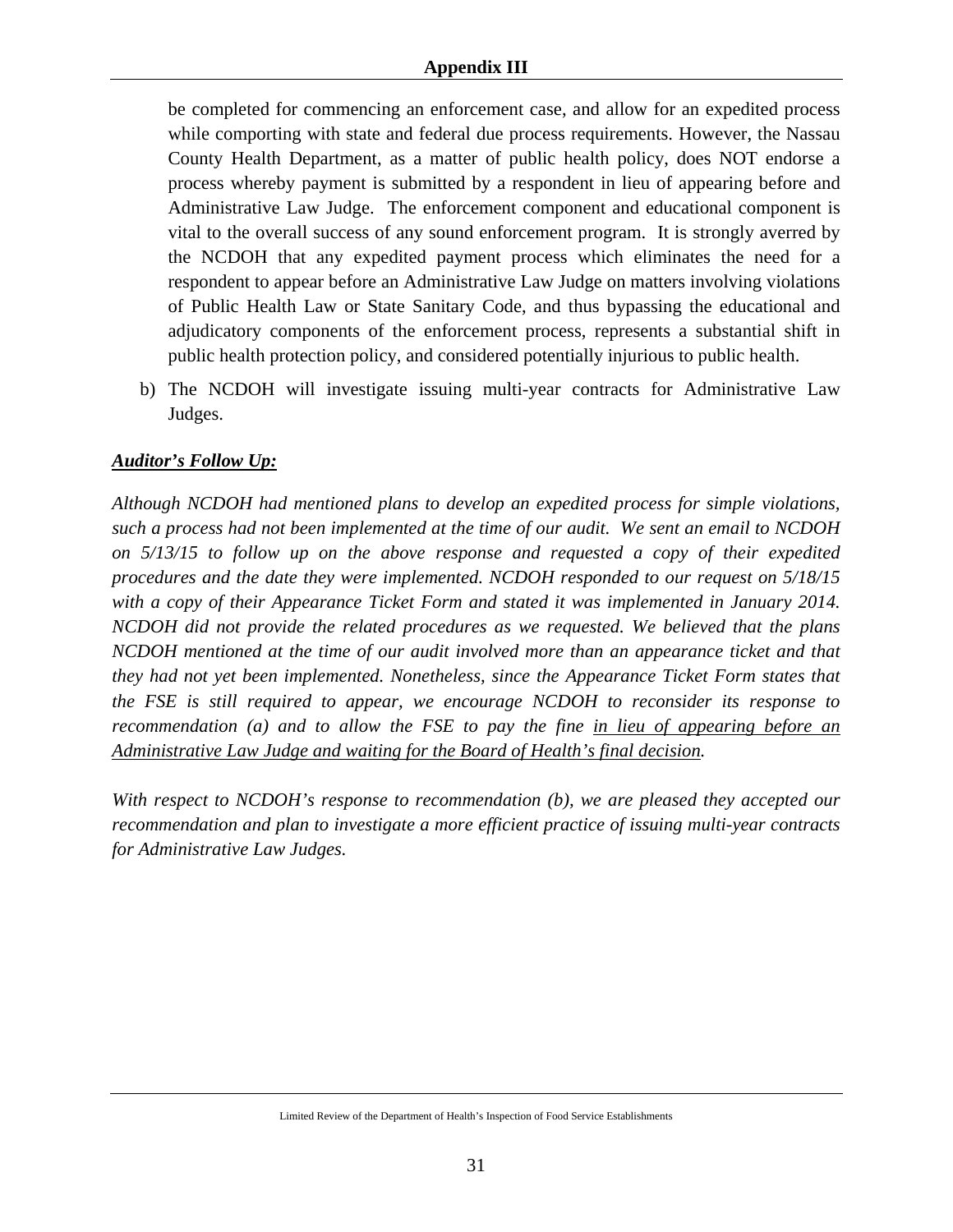## **Audit Finding:**

# **(11) Three Year Rotation of Inspectors is Not Adequate to Protect Against Fraud and Abuse**

#### **Audit Recommendation(s):**

We recommend that Food Protection rotate inspectors more frequently and explore the use of quality control shadow field inspections to provide more periodic oversight of the inspectors' work, ensuring consistency, and helping to minimize the potential for collusion.

#### **DOH Response:**

The Department uses a three year rotation of inspectors for routine primary inspections. Supervisors also make periodic inspection visits to ensure adequate follow-up of front line staff and to ensure consistency. FSEs that pass inspection and do not fall into the Priority Inspection process are visited approximately three times in that three year period. Facilities that do require Priority Inspections are visited by more than one inspector and are generally inspected by several different staff during the priority inspection period.

#### *Auditor's Follow Up:*

*We stand by our recommendation that the DOH should rotate inspectors more frequently and explore the use of shadow field inspections to ensure consistency and help to minimize the potential for collusion.* 

### **Ancillary Recommendation (12)**

DOH Food Protection utilizes a sliding scale rating system to establish how well an FSE performed during an inspection. Depending on the number and type of violations noted during an inspection, a rating of A to E is assigned. An A rating is the highest, which allows for up to two critical and five non-critical violations. An example of an E, the worst rating, could be no critical violations but 16 non-critical violations or six critical violations and no non-critical violations.

As DOH assigns a grade to each FSE at each inspection, DOH should consider a program similar to New York City, whereby the ratings are posted on each establishment for the public to view before entering.

Limited Review of the Department of Health's Inspection of Food Service Establishments